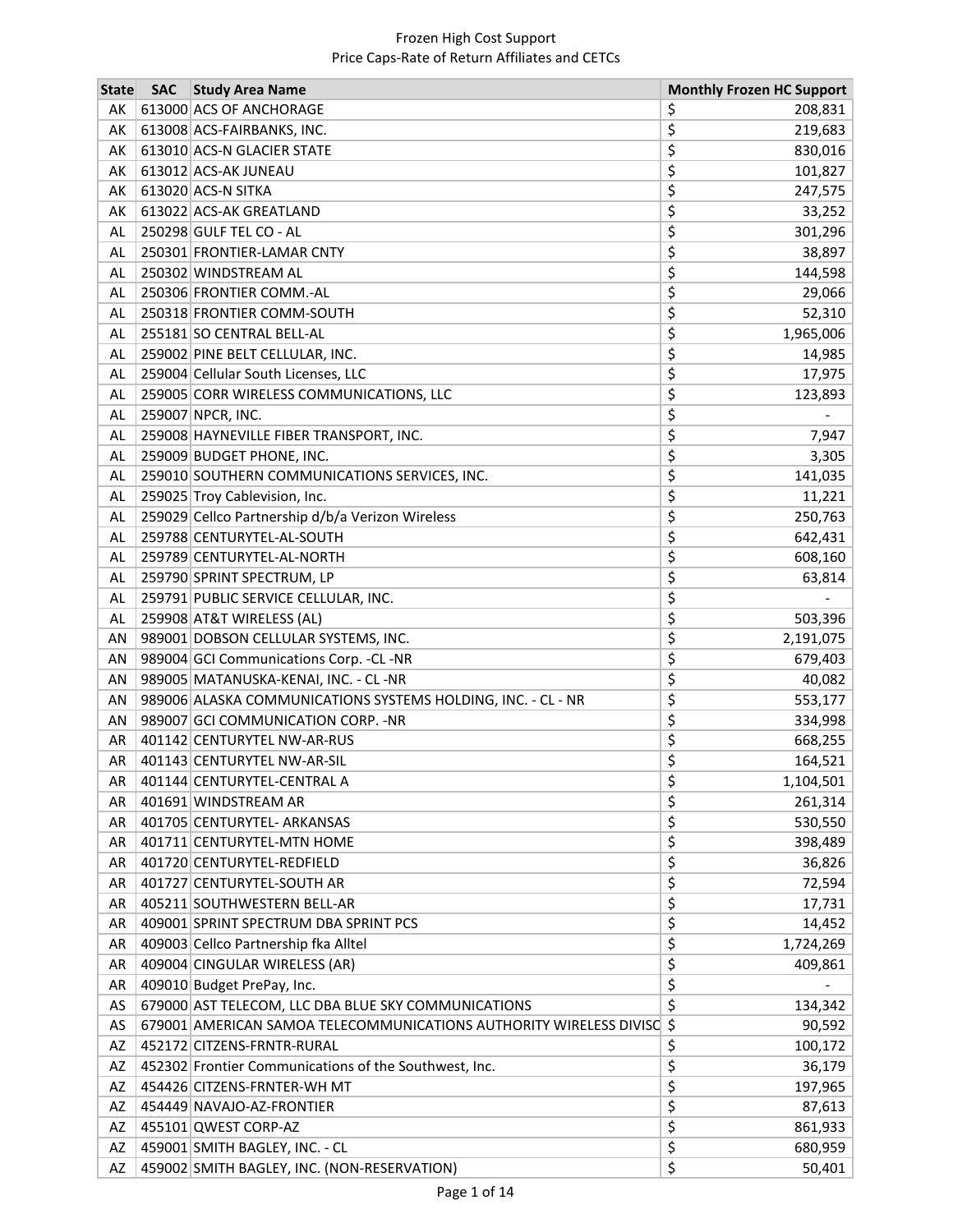| 459003 SPRINT SPECTRUM, LP<br>\$<br>AZ<br>\$<br>541863 Frontier Communications of the Southwest<br>CA<br>75,816<br>\$<br>542302 VERIZON CA(CONTEL)<br>CA<br>843,841<br>\$<br>542308 CITIZENS-FRONTIER CA<br>244,767<br>CA<br>\$<br>542315 CITIZENS TELECOMM CO OF CA<br>48,299<br>CA<br>\$<br>542319 VERIZON-CA (GTE)<br>1,003,236<br>CA<br>\$<br>542344 Frontier Communications West Coast, Inc.<br>CA<br>40,131<br>\$<br>543402 CITIZENS-FRNTIER-GST<br>82,449<br>CA<br>\$<br>CA<br>544342 CITIZENS TELECOMM CO OF CA<br>82,165<br>\$<br>545170 PACIFIC BELL<br>CA<br>673,233<br>\$<br>549004 AT&T<br>5,326<br>CA<br>\$<br>CO<br>461835 SUNFLOWER TEL - CO<br>7,144<br>\$<br>462185 CENTURYTEL OF EAGLE<br>1,430,772<br>CO.<br>\$<br>462187 THE EL PASO CNTY TEL<br>33,072<br>CO.<br>\$<br>462192 BIG SANDY TELECOM<br>11,473<br>CO.<br>\$<br>462204 COLUMBINE ACQ CORP<br>CO.<br>46,558<br>\$<br>CO<br>462208 CENTURYTEL-COLORADO<br>248,912<br>\$<br>CO<br>465102 QWEST CORP-CO<br>1,426,288<br>\$<br>469001 NORTHEAST COLORADO CELLULAR, INC.<br>815,925<br>CO.<br>\$<br>469004 SAN ISABEL TELECOM, INC.<br>CO<br>23,701<br>\$<br>469009 NNTC Wireless, LLC<br>CO.<br>417<br>\$<br>38,696<br><b>CT</b><br>135200 SOUTHERN NEW ENGLAND<br>\$<br><b>DE</b><br>565010 VERIZON DELAWARE INC<br>18,968<br>\$<br>210291 GTC, INC.<br>FL.<br>98,440<br>\$<br>FL.<br>210318 FRONTIER COMM-SOUTH<br>10,725<br>\$<br>210328 VERIZON FLORIDA<br>FL.<br>1,017,497<br>\$<br>210329 GTC, INC.<br>FL.<br>48,597<br>\$<br>210336 WINDSTREAM FL<br>FL.<br>107,981<br>\$<br>210339 GTC, INC.<br>422,321<br>FL.<br>\$<br>FL.<br>210341 EMBARQ FLORIDA INC. FKA SPRINT<br>1,284,692<br>\$<br>FL.<br>215191 SOUTHERN BELL-FL<br>731,600 |
|-------------------------------------------------------------------------------------------------------------------------------------------------------------------------------------------------------------------------------------------------------------------------------------------------------------------------------------------------------------------------------------------------------------------------------------------------------------------------------------------------------------------------------------------------------------------------------------------------------------------------------------------------------------------------------------------------------------------------------------------------------------------------------------------------------------------------------------------------------------------------------------------------------------------------------------------------------------------------------------------------------------------------------------------------------------------------------------------------------------------------------------------------------------------------------------------------------------------------------------------------------------------------------------------------------------------------------------------------------------------------------------------------------------------------------------------------------------------------------------------------------------------------------------------------------------------------------------------------------------------------------------------------------------------------------------------------------------------------|
|                                                                                                                                                                                                                                                                                                                                                                                                                                                                                                                                                                                                                                                                                                                                                                                                                                                                                                                                                                                                                                                                                                                                                                                                                                                                                                                                                                                                                                                                                                                                                                                                                                                                                                                         |
|                                                                                                                                                                                                                                                                                                                                                                                                                                                                                                                                                                                                                                                                                                                                                                                                                                                                                                                                                                                                                                                                                                                                                                                                                                                                                                                                                                                                                                                                                                                                                                                                                                                                                                                         |
|                                                                                                                                                                                                                                                                                                                                                                                                                                                                                                                                                                                                                                                                                                                                                                                                                                                                                                                                                                                                                                                                                                                                                                                                                                                                                                                                                                                                                                                                                                                                                                                                                                                                                                                         |
|                                                                                                                                                                                                                                                                                                                                                                                                                                                                                                                                                                                                                                                                                                                                                                                                                                                                                                                                                                                                                                                                                                                                                                                                                                                                                                                                                                                                                                                                                                                                                                                                                                                                                                                         |
|                                                                                                                                                                                                                                                                                                                                                                                                                                                                                                                                                                                                                                                                                                                                                                                                                                                                                                                                                                                                                                                                                                                                                                                                                                                                                                                                                                                                                                                                                                                                                                                                                                                                                                                         |
|                                                                                                                                                                                                                                                                                                                                                                                                                                                                                                                                                                                                                                                                                                                                                                                                                                                                                                                                                                                                                                                                                                                                                                                                                                                                                                                                                                                                                                                                                                                                                                                                                                                                                                                         |
|                                                                                                                                                                                                                                                                                                                                                                                                                                                                                                                                                                                                                                                                                                                                                                                                                                                                                                                                                                                                                                                                                                                                                                                                                                                                                                                                                                                                                                                                                                                                                                                                                                                                                                                         |
|                                                                                                                                                                                                                                                                                                                                                                                                                                                                                                                                                                                                                                                                                                                                                                                                                                                                                                                                                                                                                                                                                                                                                                                                                                                                                                                                                                                                                                                                                                                                                                                                                                                                                                                         |
|                                                                                                                                                                                                                                                                                                                                                                                                                                                                                                                                                                                                                                                                                                                                                                                                                                                                                                                                                                                                                                                                                                                                                                                                                                                                                                                                                                                                                                                                                                                                                                                                                                                                                                                         |
|                                                                                                                                                                                                                                                                                                                                                                                                                                                                                                                                                                                                                                                                                                                                                                                                                                                                                                                                                                                                                                                                                                                                                                                                                                                                                                                                                                                                                                                                                                                                                                                                                                                                                                                         |
|                                                                                                                                                                                                                                                                                                                                                                                                                                                                                                                                                                                                                                                                                                                                                                                                                                                                                                                                                                                                                                                                                                                                                                                                                                                                                                                                                                                                                                                                                                                                                                                                                                                                                                                         |
|                                                                                                                                                                                                                                                                                                                                                                                                                                                                                                                                                                                                                                                                                                                                                                                                                                                                                                                                                                                                                                                                                                                                                                                                                                                                                                                                                                                                                                                                                                                                                                                                                                                                                                                         |
|                                                                                                                                                                                                                                                                                                                                                                                                                                                                                                                                                                                                                                                                                                                                                                                                                                                                                                                                                                                                                                                                                                                                                                                                                                                                                                                                                                                                                                                                                                                                                                                                                                                                                                                         |
|                                                                                                                                                                                                                                                                                                                                                                                                                                                                                                                                                                                                                                                                                                                                                                                                                                                                                                                                                                                                                                                                                                                                                                                                                                                                                                                                                                                                                                                                                                                                                                                                                                                                                                                         |
|                                                                                                                                                                                                                                                                                                                                                                                                                                                                                                                                                                                                                                                                                                                                                                                                                                                                                                                                                                                                                                                                                                                                                                                                                                                                                                                                                                                                                                                                                                                                                                                                                                                                                                                         |
|                                                                                                                                                                                                                                                                                                                                                                                                                                                                                                                                                                                                                                                                                                                                                                                                                                                                                                                                                                                                                                                                                                                                                                                                                                                                                                                                                                                                                                                                                                                                                                                                                                                                                                                         |
|                                                                                                                                                                                                                                                                                                                                                                                                                                                                                                                                                                                                                                                                                                                                                                                                                                                                                                                                                                                                                                                                                                                                                                                                                                                                                                                                                                                                                                                                                                                                                                                                                                                                                                                         |
|                                                                                                                                                                                                                                                                                                                                                                                                                                                                                                                                                                                                                                                                                                                                                                                                                                                                                                                                                                                                                                                                                                                                                                                                                                                                                                                                                                                                                                                                                                                                                                                                                                                                                                                         |
|                                                                                                                                                                                                                                                                                                                                                                                                                                                                                                                                                                                                                                                                                                                                                                                                                                                                                                                                                                                                                                                                                                                                                                                                                                                                                                                                                                                                                                                                                                                                                                                                                                                                                                                         |
|                                                                                                                                                                                                                                                                                                                                                                                                                                                                                                                                                                                                                                                                                                                                                                                                                                                                                                                                                                                                                                                                                                                                                                                                                                                                                                                                                                                                                                                                                                                                                                                                                                                                                                                         |
|                                                                                                                                                                                                                                                                                                                                                                                                                                                                                                                                                                                                                                                                                                                                                                                                                                                                                                                                                                                                                                                                                                                                                                                                                                                                                                                                                                                                                                                                                                                                                                                                                                                                                                                         |
|                                                                                                                                                                                                                                                                                                                                                                                                                                                                                                                                                                                                                                                                                                                                                                                                                                                                                                                                                                                                                                                                                                                                                                                                                                                                                                                                                                                                                                                                                                                                                                                                                                                                                                                         |
|                                                                                                                                                                                                                                                                                                                                                                                                                                                                                                                                                                                                                                                                                                                                                                                                                                                                                                                                                                                                                                                                                                                                                                                                                                                                                                                                                                                                                                                                                                                                                                                                                                                                                                                         |
|                                                                                                                                                                                                                                                                                                                                                                                                                                                                                                                                                                                                                                                                                                                                                                                                                                                                                                                                                                                                                                                                                                                                                                                                                                                                                                                                                                                                                                                                                                                                                                                                                                                                                                                         |
|                                                                                                                                                                                                                                                                                                                                                                                                                                                                                                                                                                                                                                                                                                                                                                                                                                                                                                                                                                                                                                                                                                                                                                                                                                                                                                                                                                                                                                                                                                                                                                                                                                                                                                                         |
|                                                                                                                                                                                                                                                                                                                                                                                                                                                                                                                                                                                                                                                                                                                                                                                                                                                                                                                                                                                                                                                                                                                                                                                                                                                                                                                                                                                                                                                                                                                                                                                                                                                                                                                         |
|                                                                                                                                                                                                                                                                                                                                                                                                                                                                                                                                                                                                                                                                                                                                                                                                                                                                                                                                                                                                                                                                                                                                                                                                                                                                                                                                                                                                                                                                                                                                                                                                                                                                                                                         |
|                                                                                                                                                                                                                                                                                                                                                                                                                                                                                                                                                                                                                                                                                                                                                                                                                                                                                                                                                                                                                                                                                                                                                                                                                                                                                                                                                                                                                                                                                                                                                                                                                                                                                                                         |
|                                                                                                                                                                                                                                                                                                                                                                                                                                                                                                                                                                                                                                                                                                                                                                                                                                                                                                                                                                                                                                                                                                                                                                                                                                                                                                                                                                                                                                                                                                                                                                                                                                                                                                                         |
|                                                                                                                                                                                                                                                                                                                                                                                                                                                                                                                                                                                                                                                                                                                                                                                                                                                                                                                                                                                                                                                                                                                                                                                                                                                                                                                                                                                                                                                                                                                                                                                                                                                                                                                         |
|                                                                                                                                                                                                                                                                                                                                                                                                                                                                                                                                                                                                                                                                                                                                                                                                                                                                                                                                                                                                                                                                                                                                                                                                                                                                                                                                                                                                                                                                                                                                                                                                                                                                                                                         |
| \$<br>219001 NPCR, INC.<br>FL.                                                                                                                                                                                                                                                                                                                                                                                                                                                                                                                                                                                                                                                                                                                                                                                                                                                                                                                                                                                                                                                                                                                                                                                                                                                                                                                                                                                                                                                                                                                                                                                                                                                                                          |
| \$<br>219013 T-Mobile South LLC<br>429,775<br>FL.                                                                                                                                                                                                                                                                                                                                                                                                                                                                                                                                                                                                                                                                                                                                                                                                                                                                                                                                                                                                                                                                                                                                                                                                                                                                                                                                                                                                                                                                                                                                                                                                                                                                       |
| \$<br>219903 ALLTEL COMMUNICATIONS, INC. (FL)<br>FL.<br>197,100                                                                                                                                                                                                                                                                                                                                                                                                                                                                                                                                                                                                                                                                                                                                                                                                                                                                                                                                                                                                                                                                                                                                                                                                                                                                                                                                                                                                                                                                                                                                                                                                                                                         |
| \$<br>219904 KNOLOGY OF FLORIDA, INC.<br>6,753<br>FL                                                                                                                                                                                                                                                                                                                                                                                                                                                                                                                                                                                                                                                                                                                                                                                                                                                                                                                                                                                                                                                                                                                                                                                                                                                                                                                                                                                                                                                                                                                                                                                                                                                                    |
| \$<br>FL.<br>219905 BUDGET PHONE, INC.<br>21                                                                                                                                                                                                                                                                                                                                                                                                                                                                                                                                                                                                                                                                                                                                                                                                                                                                                                                                                                                                                                                                                                                                                                                                                                                                                                                                                                                                                                                                                                                                                                                                                                                                            |
| \$<br>220356 COASTAL UTILITIES<br>GA<br>143,264                                                                                                                                                                                                                                                                                                                                                                                                                                                                                                                                                                                                                                                                                                                                                                                                                                                                                                                                                                                                                                                                                                                                                                                                                                                                                                                                                                                                                                                                                                                                                                                                                                                                         |
| \$<br>220357 WINDSTREAM GA<br>GA<br>257,073                                                                                                                                                                                                                                                                                                                                                                                                                                                                                                                                                                                                                                                                                                                                                                                                                                                                                                                                                                                                                                                                                                                                                                                                                                                                                                                                                                                                                                                                                                                                                                                                                                                                             |
| \$<br>220362 FRONTIER-FAIRMOUNT<br>GA<br>24,991                                                                                                                                                                                                                                                                                                                                                                                                                                                                                                                                                                                                                                                                                                                                                                                                                                                                                                                                                                                                                                                                                                                                                                                                                                                                                                                                                                                                                                                                                                                                                                                                                                                                         |
| \$<br>GA<br>220364 WINDSTREAM GA TEL.<br>84,093                                                                                                                                                                                                                                                                                                                                                                                                                                                                                                                                                                                                                                                                                                                                                                                                                                                                                                                                                                                                                                                                                                                                                                                                                                                                                                                                                                                                                                                                                                                                                                                                                                                                         |
| \$<br>220386 WINDSTREAM STANDARD<br>GA<br>205,406                                                                                                                                                                                                                                                                                                                                                                                                                                                                                                                                                                                                                                                                                                                                                                                                                                                                                                                                                                                                                                                                                                                                                                                                                                                                                                                                                                                                                                                                                                                                                                                                                                                                       |
| \$<br>220387 FRONTIER GEORGIA LLC<br>GA<br>110,553                                                                                                                                                                                                                                                                                                                                                                                                                                                                                                                                                                                                                                                                                                                                                                                                                                                                                                                                                                                                                                                                                                                                                                                                                                                                                                                                                                                                                                                                                                                                                                                                                                                                      |
| \$<br>GA<br>220395 WINDSTREAM ACCUCOMM<br>43,107<br>\$<br>GA                                                                                                                                                                                                                                                                                                                                                                                                                                                                                                                                                                                                                                                                                                                                                                                                                                                                                                                                                                                                                                                                                                                                                                                                                                                                                                                                                                                                                                                                                                                                                                                                                                                            |
| 223036 GEORGIA WINDSTREAM<br>132,661<br>\$                                                                                                                                                                                                                                                                                                                                                                                                                                                                                                                                                                                                                                                                                                                                                                                                                                                                                                                                                                                                                                                                                                                                                                                                                                                                                                                                                                                                                                                                                                                                                                                                                                                                              |
| GA<br>223037 WINDSTREAM GA COMM<br>474,774<br>\$<br>225192 SOUTHERN BELL-GA<br>GA                                                                                                                                                                                                                                                                                                                                                                                                                                                                                                                                                                                                                                                                                                                                                                                                                                                                                                                                                                                                                                                                                                                                                                                                                                                                                                                                                                                                                                                                                                                                                                                                                                       |
| 1,325,309<br>\$<br>GA<br>229001 NPCR, INC.                                                                                                                                                                                                                                                                                                                                                                                                                                                                                                                                                                                                                                                                                                                                                                                                                                                                                                                                                                                                                                                                                                                                                                                                                                                                                                                                                                                                                                                                                                                                                                                                                                                                              |
| \$<br>GA<br>229002 PUBLIC SERVICE CELLULAR, INC.                                                                                                                                                                                                                                                                                                                                                                                                                                                                                                                                                                                                                                                                                                                                                                                                                                                                                                                                                                                                                                                                                                                                                                                                                                                                                                                                                                                                                                                                                                                                                                                                                                                                        |
| \$<br>229003 SPRINT SPECTRUM, LP<br>47,313<br>GA                                                                                                                                                                                                                                                                                                                                                                                                                                                                                                                                                                                                                                                                                                                                                                                                                                                                                                                                                                                                                                                                                                                                                                                                                                                                                                                                                                                                                                                                                                                                                                                                                                                                        |
| \$<br>229004 ALLTEL COMMUNICATIONS, INC.<br>361,085<br>GА                                                                                                                                                                                                                                                                                                                                                                                                                                                                                                                                                                                                                                                                                                                                                                                                                                                                                                                                                                                                                                                                                                                                                                                                                                                                                                                                                                                                                                                                                                                                                                                                                                                               |
| \$<br>229006 SOUTHERN COMMUNICATIONS SERVICES, INC.<br>GА<br>33,426                                                                                                                                                                                                                                                                                                                                                                                                                                                                                                                                                                                                                                                                                                                                                                                                                                                                                                                                                                                                                                                                                                                                                                                                                                                                                                                                                                                                                                                                                                                                                                                                                                                     |
| \$<br>229011 Cox Georgia Telcom, LLC<br>GA<br>478                                                                                                                                                                                                                                                                                                                                                                                                                                                                                                                                                                                                                                                                                                                                                                                                                                                                                                                                                                                                                                                                                                                                                                                                                                                                                                                                                                                                                                                                                                                                                                                                                                                                       |
| \$<br>229013 Allied Wireless Comm. Corp<br>592,136<br>GA                                                                                                                                                                                                                                                                                                                                                                                                                                                                                                                                                                                                                                                                                                                                                                                                                                                                                                                                                                                                                                                                                                                                                                                                                                                                                                                                                                                                                                                                                                                                                                                                                                                                |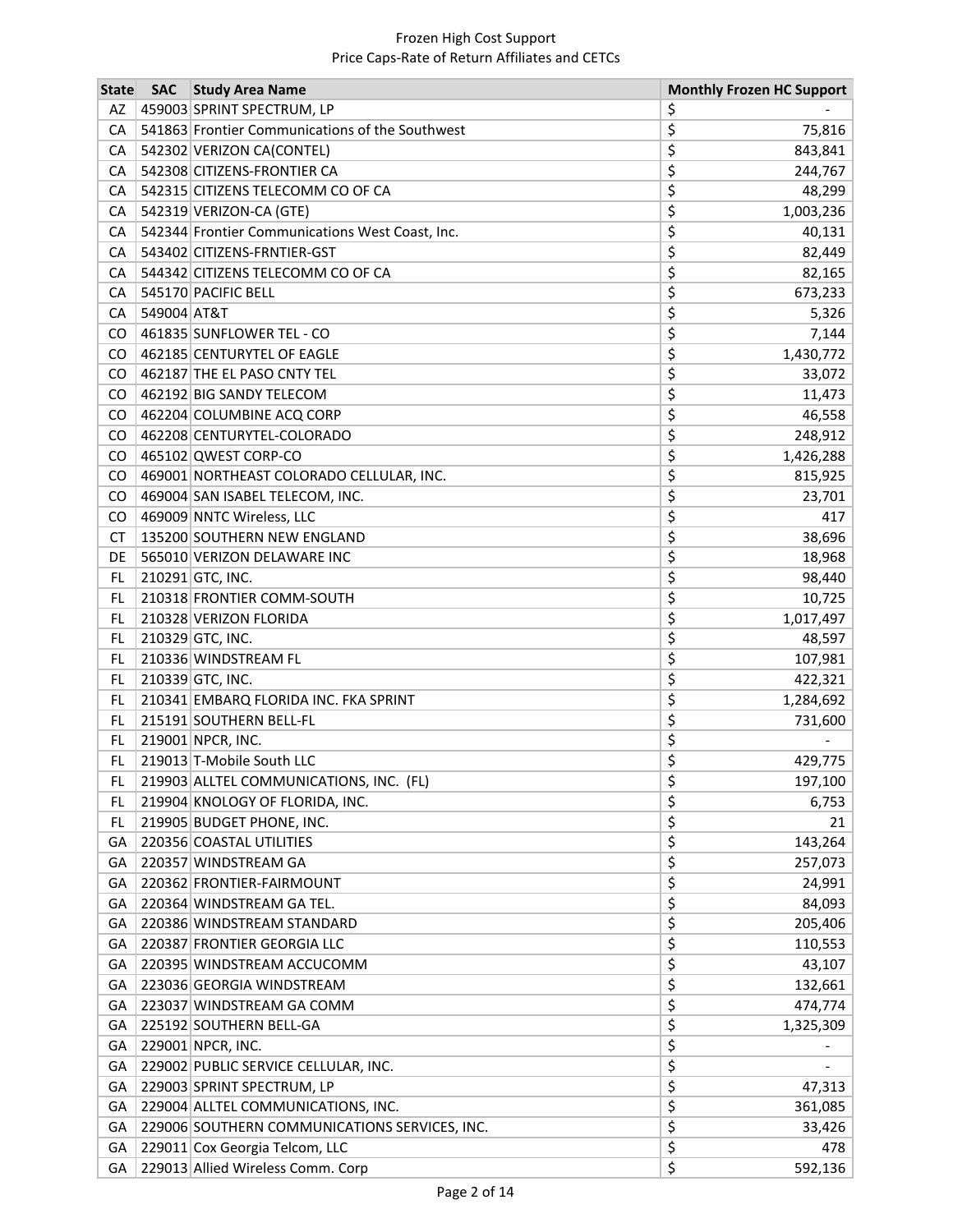| <b>State</b> | <b>SAC</b> | <b>Study Area Name</b>                                               | <b>Monthly Frozen HC Support</b> |
|--------------|------------|----------------------------------------------------------------------|----------------------------------|
| GA           |            | 229014 GA RSA #8 Partnership                                         | 669,676<br>Ş                     |
| GU           |            | 669001 GUAM CELLULAR AND PAGING, INC. DBA GUAMCELL COMMUNICATIONS    | \$<br>286,120                    |
| GU           |            | 669002 IT&E OVERSEAS, INC.                                           | \$                               |
| GU           |            | 669003 PULSE MOBILE, LLC                                             | \$<br>164,338                    |
| GU           |            | 669004 PTI Pacifica, Inc. dba IT&E                                   | \$<br>251,969                    |
| GU           |            | 669005 Guam Telecom, LLC                                             | \$<br>48,289                     |
| HI           |            | 623100 HAWAIIAN TELCOM, INC                                          | \$<br>164,068                    |
| HI           |            | 629001 NPCR, INC.                                                    | \$<br>42,603                     |
| HI           |            | 629002 CORAL WIRELESS DBA MOBI PCS                                   | \$<br>717,153                    |
| HI           |            | 629003 T-Mobile West Corporation                                     | \$<br>83,752                     |
| IA           |            | 351126 CENTURYTEL-CHESTER                                            | \$<br>9,249                      |
| IA           |            | 351127 FRONTIER IOWA                                                 | \$<br>80,084                     |
| IA           |            | 351167 Windstream Communications, Inc.                               | \$<br>198,787                    |
| IA           |            | 351170 Windstream Communications, Inc.                               | \$<br>149,592                    |
| IA           |            | 351178 ITS - IOWA TELECOM                                            | \$<br>162,054                    |
| IA           |            | 351248 MONTEZUMA MUTUAL TEL                                          | \$<br>24,294                     |
| IA           |            | 351274 CENTURYTEL-POSTVILLE                                          | \$<br>31,879                     |
| IA           |            | 355141 QWEST CORP-IA                                                 | \$<br>33,783                     |
| IA           |            | 359001 CITY OF HAWARDEN DBA HITEC                                    | \$<br>5,613                      |
| IA           |            | 359002 LAURENS MUNICIPAL COMMUNICATIONS UTILITY                      | \$<br>86                         |
| IA           |            | 359004 WINNEBAGO COOPERATIVE TELEPHONE ASSOCIATION (FKA FOREST CITY  | \$                               |
| ΙA           |            | 359007 FARMERS & BUSINESS MEN'S TELEPHONE COMPANY DBA F&B COMMUNI \$ | 1,199                            |
| IA           |            | 359008 SOUTH SLOPE COOPERATIVE                                       | \$<br>27,652                     |
| IA           |            | 359009 COON CREEK TELECOMMUNICATIONS CORP.                           | \$                               |
| IA           |            | 359010 MIDWEST WIRELESS IOWA, LLC                                    | \$<br>187,622                    |
| IA           |            | 359011 OMNITEL COMMUNICATIONS, INC.                                  | \$<br>2,891                      |
| IA           |            | 359014 GRUNDY CENTER MUNICIPAL UTILITIES                             | \$                               |
| IA           |            | 359015 HARLAN MUNICIPAL UTILITIES                                    | \$                               |
| IA           |            | 359016 UNITED STATES CELLULAR                                        | \$<br>3,351,160                  |
| IA           |            | 359020 GOLDFIELD ACCESS NETWORK                                      | \$<br>142                        |
| IA           |            | 359022 COMMUNITY CABLE TELEVISION COMPANY OF O'BRIEN COUNTY          | \$<br>10,990                     |
| IA           |            | 359024 ALTA MUNICIPAL UTILITIES                                      | \$<br>77                         |
| ΙA           |            | 359027 IOWA WIRELESS SERVICES, L.P.                                  | \$<br>40,898                     |
| ΙA           |            | 359028 MAC WIRELESS, LLC                                             | 11,519<br>Ş                      |
| IA           |            | 359029 SOUTHEAST WIRELESS, INC.                                      | \$<br>11,521                     |
| IA           |            | 359030 COOPERATIVE TELEPHONE CO.                                     | \$<br>4,260                      |
| IA           |            | 359031 OLIN TELEPHONE CO., INC.                                      | \$<br>9,157                      |
| IA           |            | 359032 CST COMMUNICATIONS, INC                                       | \$<br>5,080                      |
| IA           |            | 359033 MONTEZUMA MUTUAL TELEPHONE CO.                                | \$<br>2,268                      |
| IA           |            | 359034 MILL VALLEY WIRELESS                                          | \$<br>1,644                      |
| IA           |            | 359036 EAST BUCHANAN TELEPHONE COOPERATIVE                           | \$<br>12,618                     |
| IA           |            | 359037 KCTC PCS                                                      | \$<br>16,365                     |
| IA           |            | 359038 SHARON TELEPHONE COMPANY                                      | \$<br>4,025                      |
| ΙA           |            | 359039 WELLMAN COOP. TELEPHONE ASSOC.                                | \$<br>8,756                      |
| IA           |            | 359041 WAPSI WIRELESS, LLC                                           | \$<br>26,885                     |
| IA           |            | 359043 NORTHEAST IOWA TELEPHONE CO.                                  | \$<br>10,163                     |
| IA           |            | 359044 COMMUNITY DIGITAL WIRELESS, LLC                               | \$<br>5,350                      |
| IA           |            | 359045 SEI WIRELESS LLC                                              | \$<br>1,402                      |
| IA           |            | 359046 CEDAR COUNTY PCS, LLC                                         | \$<br>39,138                     |
| IA           |            | 359047 BROOKLYN MUTUAL TELEPHONE CO.                                 | \$<br>1,121                      |
| IA           |            | 359048 OSAGE MUNICIPAL TELECOMMUNICATIONS UTILITY                    | \$<br>179                        |
| IA           |            | 359051 GUTHRIE TELECOMMUNICATIONS NETWORK, INC.                      | \$<br>2,285                      |
| IA           |            | 359052 HUXLEY COMMUNICATIONS COOPERATIVE                             | \$                               |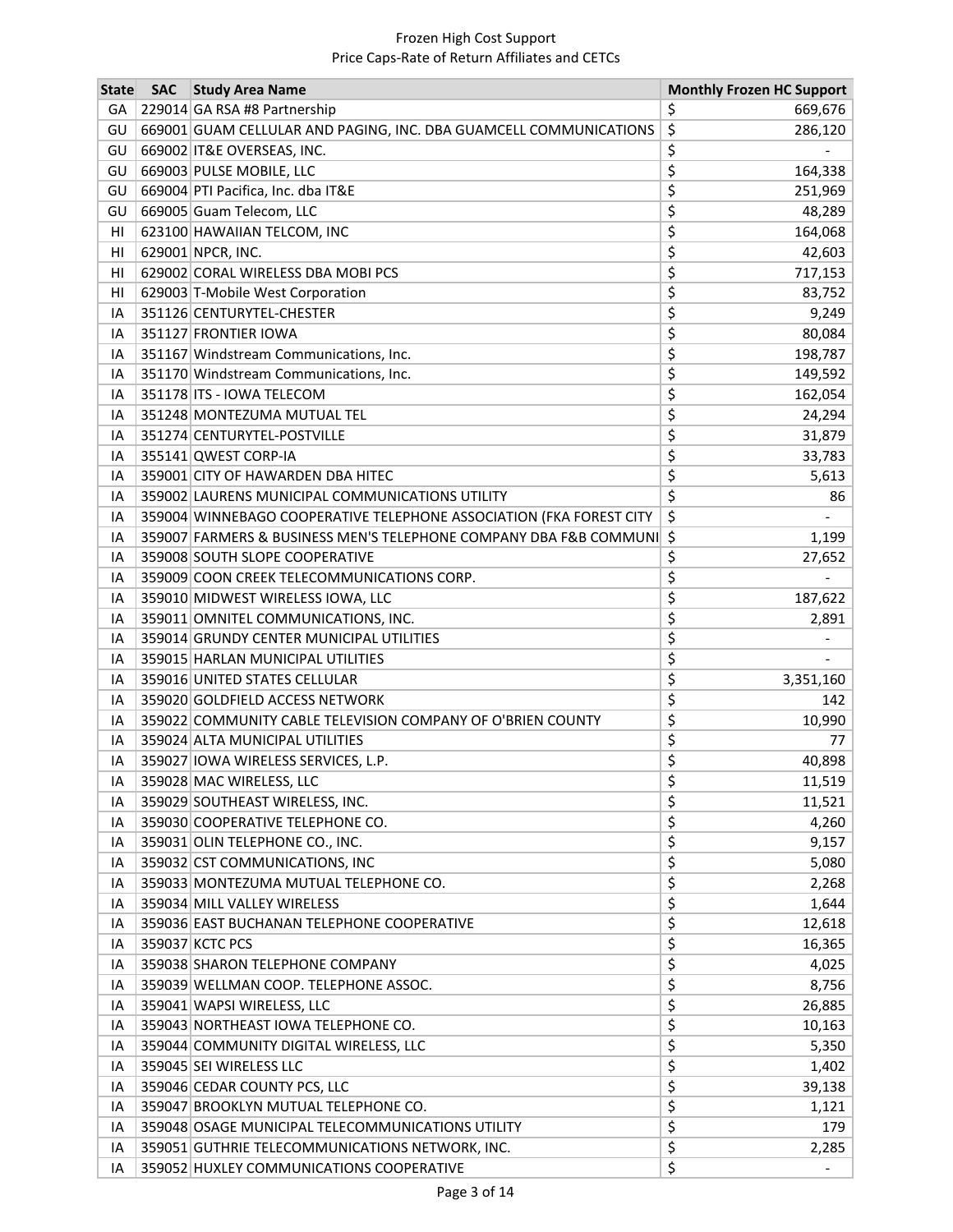| <b>State</b> | <b>SAC</b> | <b>Study Area Name</b>                                     | <b>Monthly Frozen HC Support</b> |         |
|--------------|------------|------------------------------------------------------------|----------------------------------|---------|
| IA           |            | 359053 IOWA RSA NO. 2 LIMITED PARTNERSHIP                  | \$                               | 12,094  |
| IA           |            | 359054 RSA 1 LIMITED PARTNERSHIP                           | \$                               | 54,742  |
| IA           |            | 359059 FARMERS MUTUAL TELEPHONE COMPANY-HARLAN             | \$                               | 6,571   |
| ΙA           |            | 359060 NPCR, INC.                                          | \$                               |         |
| ΙA           |            | 359069 ALGONA MUNICIPAL UTILITIES                          | \$                               | 258     |
| ΙA           |            | 359070 IOWA RSA 7                                          | \$                               | 134,951 |
| ΙA           |            | 359071 IOWA RSA 8                                          | \$                               | 103,193 |
| IA           |            | 359072 IOWA RSA 10                                         | \$                               |         |
| IA           |            | 359075 BARNES CITY COOPERATIVE TELEPHONE COMPANY           | \$                               | 480     |
| IA           |            | 359076 BUDGET PHONE, INC.                                  | \$                               |         |
| IA           |            | 359081 D-C COMMUNICATIONS                                  | \$                               | 3,795   |
| IA           |            | 359082 FMTC WIRELESS                                       | \$                               | 27,870  |
| IA           |            | 359083 DUMONT WIRELESS                                     | \$                               | 3,624   |
| IA           |            | 359084 CEDAR-WAPSIE COMMUNICATIONS, INC.                   | \$                               | 5,783   |
| IA           |            | 359086 ROCKWELL COOPERATIVE TELEPHONE ASSOCIATION WIRELESS | \$                               | 11,045  |
| IA           |            | 359087 BALDWIN NASHVILLE TELEPHONE COMPANY WIRELESS        | \$                               | 1,795   |
| IA           |            | 359088 ONSLOW COOPERATIVE TELEPHONE ASSOCIATION WIRELESS   | \$                               | 1,964   |
| ΙA           |            | 359089 OGDEN TELEPHONE COMPANY                             | \$                               | 431     |
| IA           |            | 359090 CENTER JUNCTION TELEPHONE CO.                       | \$                               | 1,041   |
| IA           |            | 359091 VAN BUREN WIRELESS COMPANY, INC.                    | \$                               | 17,657  |
| IA           |            | 359092 RADCLIFFE TELEPHONE CO., INC. (WIRELESS)            | \$                               | 646     |
| IA           |            | 359093 WINNEBAGO COOPERATIVE TELEPHONE ASSOCIATION         | \$                               | 36,250  |
| IA           |            | 359094 AVENTURE COMMUNICATION TECHNOLOGY, LLC              | \$                               | 74,746  |
| IA           |            | 359098 COMM 1 WIRELESS INC.                                | \$                               | 34,284  |
| IA           |            | 359099 WALNUT COMMUNICATIONS                               | \$                               |         |
| IA           |            | 359100 HARDIN COUNTY WIRELESS                              | \$                               | 23,394  |
| IA           |            | 359101 LONG LINES WIRELESS, LLC                            | \$                               | 43,368  |
| IA           |            | 359102 CCM Wireless, Inc.                                  | \$                               | 9,399   |
| IA           |            | 359103 BERNARD COMMUNICATIONS, INC.                        | \$                               | 9,266   |
| IA           |            | 359104 COMMUNICATIONS NETWORK, INC.                        | \$                               |         |
| IA           |            | 359107 North Central Wireless                              | \$                               | 3,104   |
| IA           |            | 359109 Modern Communications                               | \$                               | 5,791   |
| ΙA           |            | 359110 Dallas County Wireless                              | \$                               | 979     |
| ΙA           |            | 359111 Clay County Communications                          | Ş                                | 15,221  |
| IA           |            | 359112 Hospers Telephone Company                           | \$                               | 1,201   |
| IA           |            | 359113 Skylink, LC                                         | \$                               | 19,824  |
| IA           |            | 359114 Premier Wireless, Inc.                              | \$                               | 34,188  |
| ΙA           |            | 359117 Terril Communications, LLC                          | \$                               | 1,413   |
| IA           |            | 359118 C-M-L Tel Cooperative Assn                          | \$                               | 9,865   |
| ΙA           |            | 359119 Ringsted Communications Company                     | \$                               | 1,043   |
| IA           |            | 359120 Scranton Telephone Company                          | \$                               | 611     |
| IA           |            | 359121 Lakes Area Wireless, L.C.                           | \$                               | 244     |
| IA           |            | 359122 Minerva Valley Wireless, Inc.                       | \$                               | 5,194   |
| ΙA           |            | 359124 Sac County Mutual Telephone Company                 | \$                               | 746     |
| IA           |            | 359125 Premier Communications, Inc.                        | \$                               | 16      |
| IA           |            | 359131 Hamilton County Wireless                            | \$                               | 18      |
| IA           |            | 359132 Webster-Calhoun Cooperative Telephone Assoication   | \$                               | 12      |
| IA           |            | 359133 Dixon Telephone Company                             | \$                               | 17      |
| ID           |            | 472222 FREMONT TELCOM                                      | \$                               | 188,134 |
| ID           |            | 472223 CENTURY-GEM STATE-ID                                | \$                               | 64,537  |
| ID           |            | 472225 CENTURYTEL OF IDAHO                                 | \$                               | 72,505  |
| ID           |            | 472416 Frontier Communications Northwest, Inc.             | \$                               | 807,975 |
| ID           |            | 474427 CITIZENS-FRONTIER-ID                                | \$                               | 205,170 |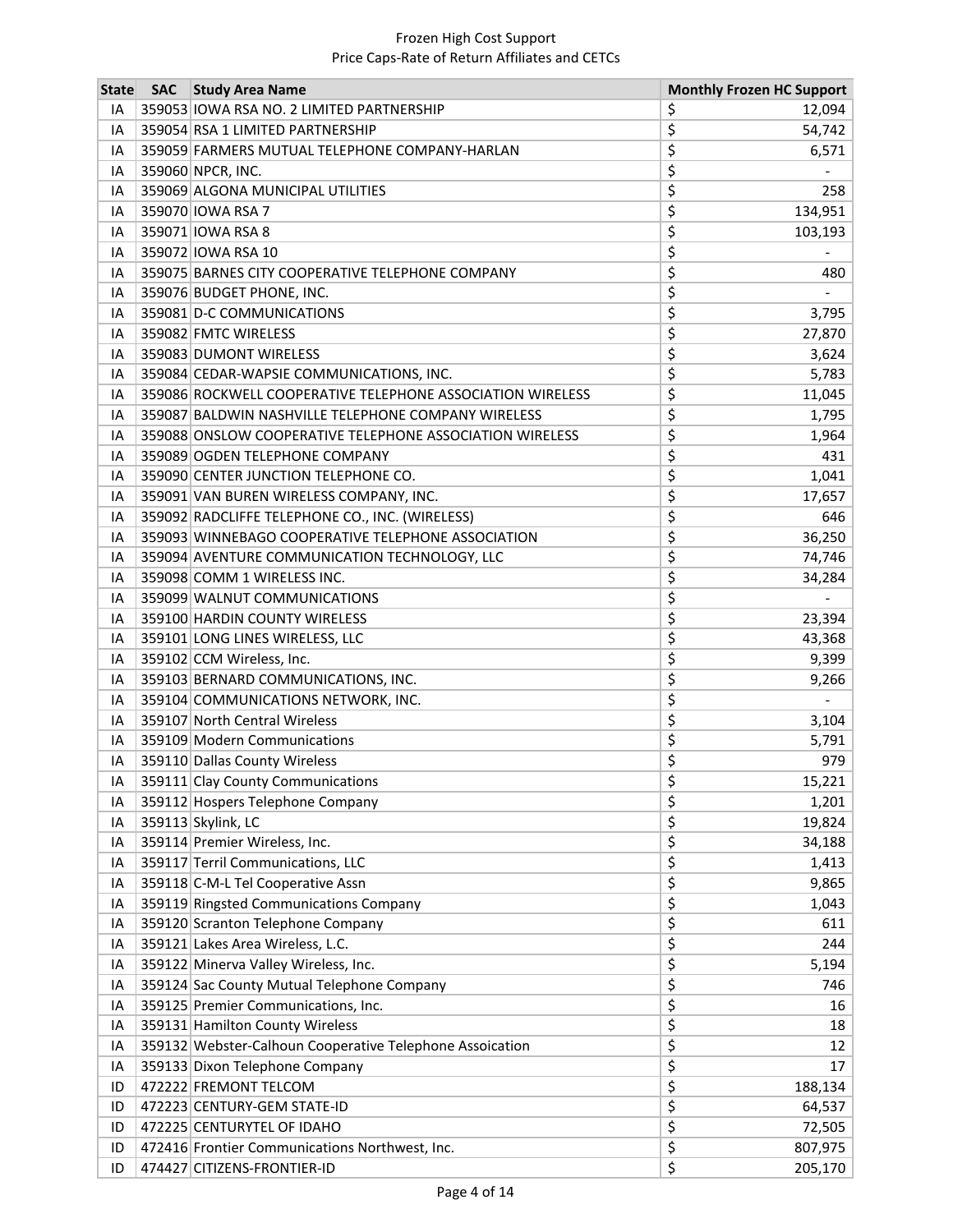| <b>State</b> | <b>SAC</b> | <b>Study Area Name</b>                                              | <b>Monthly Frozen HC Support</b> |
|--------------|------------|---------------------------------------------------------------------|----------------------------------|
| ID           |            | 475162 QWEST CORP-IDAHO                                             | \$<br>29,376                     |
| ID           |            | 479006 New Cingular Wireless, PCS, LLC                              | \$<br>414,724                    |
| ID           |            | 479007 WASHINGTON RSA NO. 8 LIMITED PARTNERSHIP DBA INLAND CELLULAR | \$                               |
| ID           |            | 479008 Syringa Wireless, LLC                                        | \$<br>117,322                    |
| ID           |            | 479009 CTC Telecom, Inc                                             | \$<br>9,340                      |
| ID           |            | 479010 Syringa Wireless, LLC - CL                                   | \$                               |
| ID           |            | 479011 Gold Star Communications LLC                                 | \$<br>23,326                     |
| ID           |            | 479012 Allied Wireless Communications Corp                          | \$<br>70,297                     |
| ID           |            | 479013 T-Mobile West Corporation                                    | \$<br>19,729                     |
| IL           |            | 340998 FRONTIER-DEPUE                                               | \$<br>13,263                     |
| IL           |            | 341004 EL PASO TEL CO                                               | \$<br>9,721                      |
| IL           |            | 341009 C-R TEL CO                                                   | \$<br>18,811                     |
| IL           |            | 341011 FRONTIER OF LAKESIDE                                         | \$<br>2,793                      |
| IL           |            | 341015 Frontier North, Inc.                                         | \$<br>321,627                    |
| IL           |            | 341036 Frontier North, Inc.                                         | \$<br>161,435                    |
| IL           |            | 341037 IL CONSOLIDATED TEL                                          | \$<br>591,321                    |
| IL           |            | 341038 FRONTIER OF ILLINOIS                                         | \$<br>13,759                     |
| IL           |            | 341055 FRONTIER-MIDLAND                                             | \$<br>53,271                     |
| IL           |            | 341057 GALLATIN RIVER COMM.                                         | \$<br>122,842                    |
| IL           |            | 341061 FRONTIER-MT. PULASKI                                         | \$<br>8,506                      |
| IL           |            | 341065 ODIN TEL EXCH INC                                            | \$<br>34,546                     |
| IL           |            | 341067 FRONTIER-ORION                                               | \$<br>5,985                      |
| IL           |            | 341073 FRONTIER-PRAIRIE                                             | \$<br>3,822                      |
| IL           |            | 341079 FRONTIER-SCHUYLER                                            | \$<br>7,585                      |
| IL           |            | 341183 CITIZENS-FRONTIER-IL                                         | \$<br>89,280                     |
| IL           |            | 343035 Frontier Communications of the Carolinas, Inc.               | \$<br>89,436                     |
| IL           |            | 349001 ONEIDA NETWORK SERVICES, INC.                                | \$<br>85                         |
| IL           |            | 349004 DIVERSE COMMUNICATIONS, INC.                                 | \$<br>187                        |
| IL           |            | 349007 UNITED STATES CELLULAR CORPORATION                           | \$<br>1,056,007                  |
| IL           |            | 349008 ILLINOIS VALLEY CELLULAR RSA 2 - I                           | \$<br>30,058                     |
| IL           |            | 349009 ILLINOIS VALLEY CELLULAR RSA 2 - II                          | \$<br>25,352                     |
| IL           |            | 349011 CELLULAR PROPERTIES DBA CELLULAR ONE OF EAST CENTRAL ILLINOI | \$<br>86,962                     |
| ΙN           |            | 320747 CENTURYTEL-CENTR IN                                          | \$<br>81,340                     |
| ΙN           |            | 320750 FRONTIER OF INDIANA                                          | 21,977<br>Ş                      |
| IN           |            | 320772 Frontier North, Inc.                                         | \$<br>674,454                    |
| IN           |            | 320779 Frontier North, Inc.                                         | \$<br>252,453                    |
| IN           |            | 320801 CENTURYTEL OF ODON                                           | \$<br>44,643                     |
| IN           |            | 320828 FRONTIER-THORNTOWN                                           | \$<br>7,324                      |
| IN           |            | 320832 UTC OF INDIANA                                               | \$<br>217,266                    |
| IN           |            | 323034 Frontier Midstates, Inc.                                     | \$<br>27,415                     |
| IN           |            | 329007 HANCOCK COMMUNICATIONS, INC.                                 | \$<br>1,138                      |
| IN           |            | 329009 SEI DATA, INC.                                               | \$<br>427                        |
| IN           |            | 329010 CINERGY METRONET, INC.                                       | \$<br>6,555                      |
| IN           |            | 329910 SPRINT SPECTRUM, L.P. (IN)                                   | \$                               |
| ΚS           |            | 411317 UNITED OF EASTERN KS                                         | \$<br>326,180                    |
| KS           |            | 411835 SUNFLOWER TEL CO                                             | \$<br>41,277                     |
| ΚS           |            | 411842 UTC OF KANSAS                                                | \$<br>218,552                    |
| ΚS           |            | 411957 EMBARQ MO-KS                                                 | \$<br>53,990                     |
| ΚS           |            | 415214 SOUTHWESTERN BELL-KS                                         | \$<br>57,043                     |
| ΚS           |            | 419002 SPRINT SPECTRUM LP / PHILLIECO LP (DBA SPRINT PCS)           | \$                               |
| ΚS           |            | 419007 NEX-TECH, INC.                                               | \$<br>2,237                      |
| KS           |            | 419008 H&B CABLE SERVICE, INC.                                      | \$<br>1,026                      |
| KS           |            | 419009 EPIC TOUCH COMPANY                                           | \$<br>131,529                    |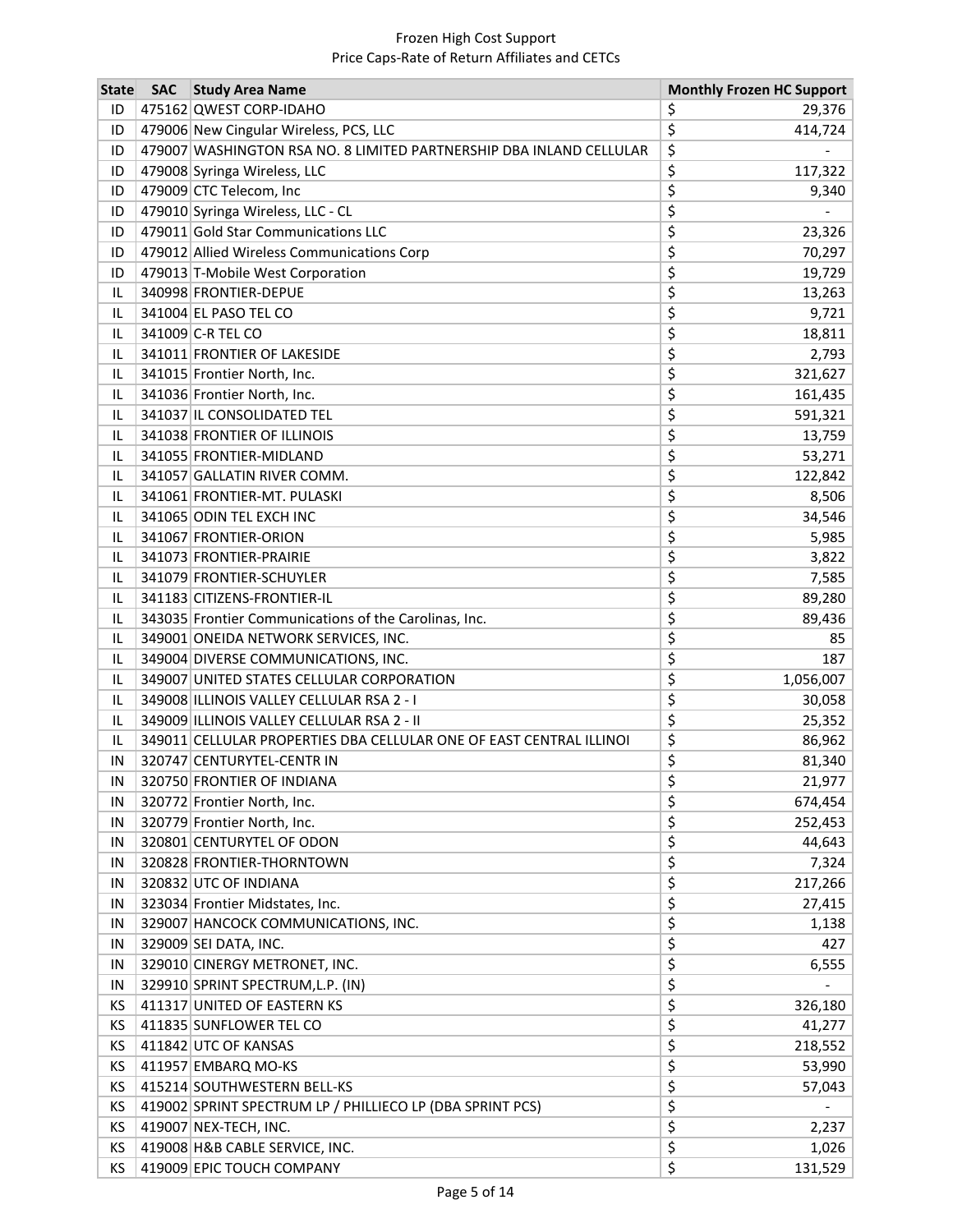| <b>State</b> | <b>SAC</b> | <b>Study Area Name</b>                                     | <b>Monthly Frozen HC Support</b> |
|--------------|------------|------------------------------------------------------------|----------------------------------|
| ΚS           |            | 419010 NEX-TECH WIRELESS, LLC                              | \$<br>1,566,482                  |
| ΚS           |            | 419011 UNITED WIRELESS COMMUNICATION INC.                  | \$<br>214,038                    |
| КS           |            | 419012 USCOC OF NEBRASKA/KANSAS LLC                        | \$<br>635,422                    |
| KS           |            | 419014 CELLULAR NETWORK PARTNERSHIP DBA PIONEER CELLULAR   | \$<br>160,175                    |
| ΚS           |            | 419015 WESTLINK COMMUNICATIONS, LLC                        | \$<br>108,454                    |
| KS           |            | 419016 WILDFLOWER TELECOMMUNICATIONS, LLC                  | \$<br>4,389                      |
| ΚS           |            | 419018 Big River Telephone Company                         | \$<br>10,497                     |
| ΚS           |            | 419020 NE Colorado Cellular, Inc. d/b/a Viaero Wirelss     | \$<br>5,021                      |
| ΚS           |            | 419023 S&T Communications Ilc                              | \$<br>636                        |
| ΚS           |            | 419905 ALLTEL COMMUNICATIONS (WIRELESS KS)                 | \$<br>1,739,935                  |
| КY           |            | 260402 WINDSTREAM KY WEST                                  | \$<br>221,083                    |
| КY           |            | 265061 CINCINNATI BELL-KY                                  | \$<br>64,137                     |
| KY           |            | 265182 SO CENTRAL BELL-KY                                  | \$<br>1,108,638                  |
| КY           |            | 269001 SOUTHEAST TELEPHONE, INC.                           | \$<br>11,492                     |
| КY           |            | 269002 NPCR, INC.                                          | \$<br>106,897                    |
| КY           |            | 269004 Windstream Norlight Inc                             | \$<br>8,001                      |
| КY           |            | 269005 Cumberland Cellular, Inc.                           | \$<br>1,541                      |
| KY           |            | 269006 NORTH CENTRAL COMMUNICATIONS                        | \$<br>4,353                      |
| KY           |            | 269007 EAST KENTUCKY NETWORK, LLC DBA APPALACHIAN WIRELESS | \$<br>672,576                    |
| КY           |            | 269008 BLUEGRASS CELLULAR                                  | \$<br>1,091,757                  |
| КY           |            | 269009 SOUTH CENTRAL TELCOM LLC                            | \$<br>2,379                      |
| КY           |            | 269010 WEST VIRGINIA PCS ALLIANCE DBA NTELOS               | \$<br>4,264                      |
| КY           |            | 269020 Budget PrePay, Inc.                                 | \$                               |
| KY           |            | 269024 T-Mobile Central LLC and PowerTel/Mem               | \$<br>145,019                    |
| KY           |            | 269690 WINDSTREAM LEXINGTON                                | \$<br>788,758                    |
| КY           |            | 269691 WINDSTREAM LONDON                                   | \$<br>51,852                     |
| КY           |            | 269905 New Cingular Wireless PCS                           | \$<br>322,171                    |
| LA           |            | 270423 CENTURYTEL-CENTR LA                                 | \$<br>282,876                    |
| LA           |            | 270424 CENTURYTEL-SE LA                                    | \$<br>140,341                    |
| LA           |            | 270427 CENTURYTEL-CHATHAM                                  | \$<br>87,761                     |
| LA           |            | 270431 CENTURYTEL-NW LA                                    | \$<br>135,421                    |
| LA           |            | 270434 CENTURYTEL-EVANGELIN                                | \$<br>662,018                    |
| LA           |            | 270436 CENTURY NORTH LA                                    | \$<br>169,845                    |
| LA           |            | 270439 CENTURYTEL-RINGGOLD                                 | \$<br>14,730                     |
| LA           |            | 270440 CENTURYTEL - EAST LA                                | \$<br>64,097                     |
| LA           |            | 270442 CENTURYTEL-SW LA                                    | \$<br>163,436                    |
| LA           |            | 275183 SO CENTRAL BELL-LA                                  | \$<br>742,349                    |
| LA           |            | 279001 CENTENNIAL BEAUREGARD CELLULAR LLC                  | \$                               |
| LA           |            | 279002 CENTENNIAL CALDWELL CELLULAR CORP.                  | \$                               |
| LA           |            | 279004 CENTENNIAL MOREHOUSE CELLULAR LLC                   | \$                               |
| LA           |            | 279008 SPRINT SPECTRUM, LP                                 | \$<br>30,483                     |
| LA           |            | 279009 ALLTEL COMMUNICATIONS, INC.                         | \$<br>348,308                    |
| LA           |            | 279010 NEW CINGULAR WIRELESS PCS, LLC                      | \$<br>3,035,944                  |
| LA           |            | 279011 COX LOUISIANA TELCOM LLC                            | \$<br>14,017                     |
| LA           |            | 279012 KAPLAN TELEPHONE CO. DBA PACE COMMUNICATIONS        | \$<br>160,954                    |
| LA           |            | 279014 LBH, LLC                                            | \$<br>4,693                      |
| LA           |            | 279021 Budget PrePay, Inc.                                 | \$                               |
| LA           |            | 279041 Central Louisiana Cellular, LLC                     | \$<br>312,929                    |
| LA           |            | 279046 T-Mobile Central LLC                                | \$<br>21,872                     |
| МA           |            | 115112 VERIZON MASS.                                       | \$<br>122,272                    |
| MD           |            | 185030 VERIZON MARYLAND INC                                | \$<br>191,947                    |
| MD           |            | 189002 BUDGET PHONE, INC.                                  | \$                               |
| ME           |            | 100004 CHINA TEL CO.                                       | \$<br>49,722                     |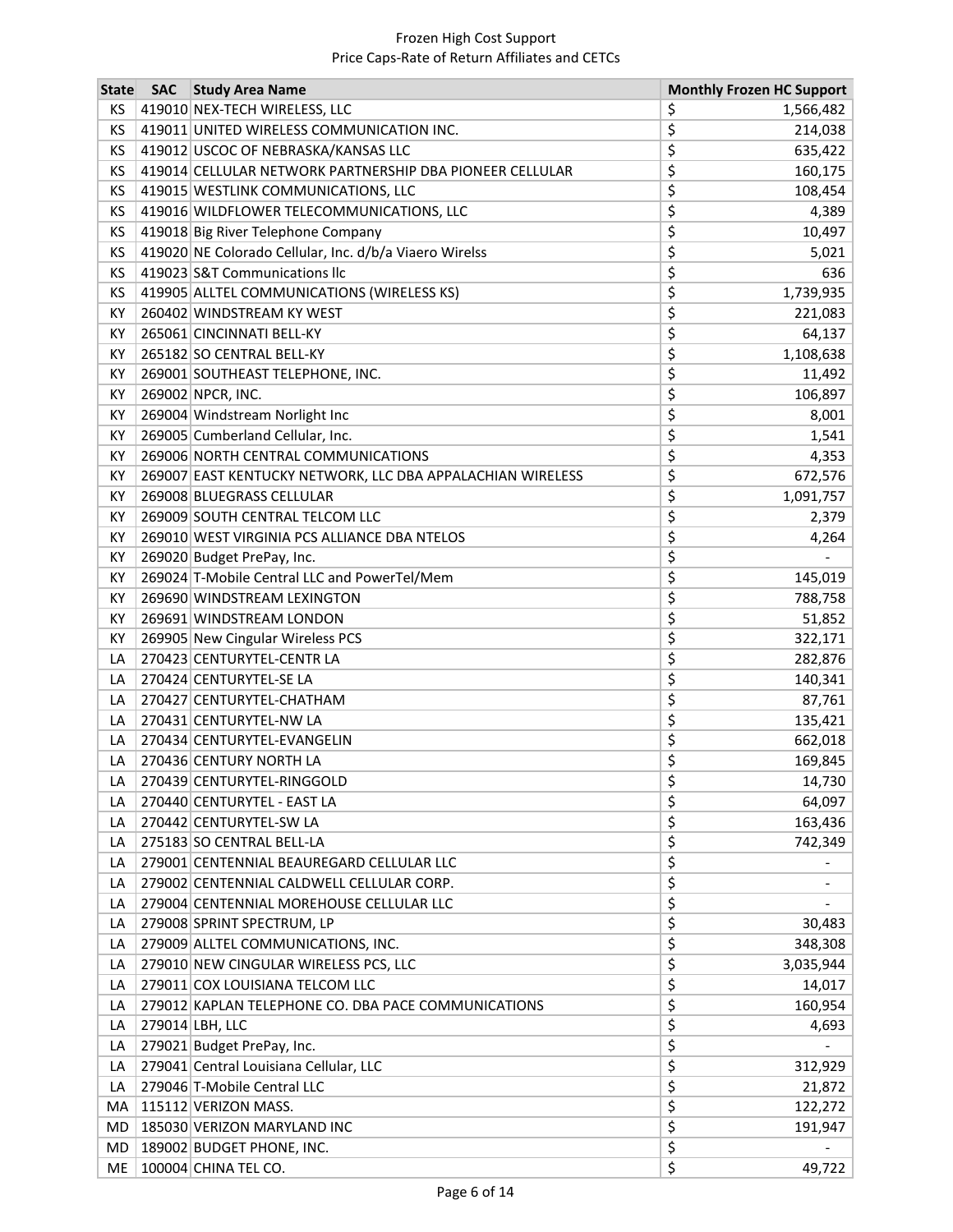| <b>State</b> | <b>SAC</b> | <b>Study Area Name</b>                                     |     | <b>Monthly Frozen HC Support</b> |
|--------------|------------|------------------------------------------------------------|-----|----------------------------------|
| <b>ME</b>    |            | 100015 COMMUNITY SERVICE                                   | \$, | 99,387                           |
| ME           |            | 100025 STANDISH TEL CO                                     | \$  | 250,337                          |
| ME           |            | 103313 NORTHLAND TEL CO-ME                                 | \$  | 161,300                          |
| ME           |            | 105111 NORTHERN NEW ENGLAND TELEPHONE OPERATIONS LLC       | \$  | 92,463                           |
| ME           |            | 109002 UNITED STATES CELLULAR CORPORATION                  | \$  | 925,114                          |
| MI           |            | 310671 CENTURYTEL MW-MI                                    | \$  | 223,796                          |
| MI           |            | 310682 FRONTIER-MICHIGAN                                   | \$  | 19,504                           |
| MI           |            | 310689 CENTURYTEL-UPPER MI                                 | \$  | 154,599                          |
| MI           |            | 310695 Frontier North, Inc.                                | \$  | 22,605                           |
| MI           |            | 310702 CENTURYTEL MICHIGAN                                 | \$  | 289,992                          |
| MI           |            | 310705 CENTURY-NORTHN MICH.                                | \$  | 20,432                           |
| MI           |            | 313033 Frontier Midstates, Inc.                            | \$  | 2,038                            |
| MI           |            | 319005 Thumb Cellular LLC                                  | \$  | 99,882                           |
| MI           |            | 319010 ALLTEL COMMUNICATIONS, INC.                         | \$  | 369,750                          |
| MI           |            | 319017 Sprint Spectrum L.P. (dba Sprint PCS)               | \$  |                                  |
| MI           |            | 319019 MI RSA #9 Limited Partnership                       | \$  | 40,600                           |
| MI           |            | 319024 Budget Prepay, Inc.                                 | \$  |                                  |
| MI           |            | 319026 New Cingular Wireless PCS, LLC, d/b/a AT&T Mobility | \$  | 512,381                          |
| MI           |            | 319027 TC3 Telecom, Inc.                                   | \$  |                                  |
| MN           |            | 361123 CITIZENS-FRONTIER-MN                                | \$  | 42,097                           |
| MN           |            | 361367 FRONTIER-MINNESOTA                                  | \$  | 85,869                           |
| MN           |            | 361414 Windstream Communications, Inc.                     | \$  | 106,102                          |
| MN           |            | 361445 CENTURYTEL-MINNESOTA                                | \$  | 481,423                          |
| MN           |            | 361456 EMBARQ MINNESOTA                                    | \$  | 100,060                          |
| MN           |            | 361482 Windstream Communications, Inc.                     | \$  | 291,261                          |
| MN           |            | 367123 CITIZENS-FRONTIER-MN                                | \$  | 14,449                           |
| MN           |            | 369001 WESTERN WIRELESS                                    | \$  | 18,079                           |
| MN           |            | 369002 MIDWEST WIRELESS COMMUNICATIONS, LLC                | \$  | 940,527                          |
| MN           |            | 369004 RCC MINNESOTA                                       | \$  | 608,728                          |
| MN           |            | 369014 T-Mobile Central LLC                                | \$  | 187,938                          |
| MO           |            | 421151 SPECTRA COMM. GROUP                                 | \$  | 961,459                          |
| <b>MO</b>    |            | 421472 FAIRPOINT COMMUNICATIONS MISSOURI, INC.             | \$  | 233,315                          |
| <b>MO</b>    |            | 421885 WINDSTREAM MO                                       | \$  | 209,748                          |
| MO           |            | 421957 EMBARQ MISSOURI                                     | Ş   | 428,531                          |
| МO           |            | 429001 MARK TWAIN COMMUNICATIONS, CO.                      | \$  | 5,215                            |
| MO           |            | 429002 FIDELITY COMMUNICATIONS SERVICES I INC              | \$  | 1,669                            |
| MO.          |            | 429004 GREEN HILLS AREA CELLULAR                           | \$  | 914                              |
|              |            | MO   429007 UNITED STATES CELLULAR CORPORATION             | \$  | 1,126,452                        |
| <b>MO</b>    |            | 429011 Budget PrePay, Inc.                                 | \$  |                                  |
| <b>MO</b>    |            | 429784 CENTURYTEL-MO CEN                                   | \$  | 73,356                           |
| MO           |            | 429785 CENTURYTEL-MO BELLE                                 | \$  | 49,809                           |
| MO           |            | 429786 CENTURYTEL-MO SOUTH                                 | \$  | 65,015                           |
|              |            | MO   429787 CENTURYTEL-MO SW                               | \$  | 243,633                          |
| MO.          |            | 429789 NORTHWEST MISSOURI CELLULAR                         | \$  | 113,348                          |
| MO           |            | 429790 MISSOURI RSA NO. 5 PARTNERSHIP                      | \$  | 150,291                          |
| MP           |            | 653700 MICRONESIAN TELECOMM                                | \$  | 56,947                           |
| MP           |            | 659001 GUAM CELLULAR AND PAGING, INC.                      | \$  | 17,528                           |
| MP           |            | 659002 PTI PACIFICA, INC.                                  | \$  | 63,227                           |
| MS           |            | 280453 WINDSTREAM MS                                       | \$  | 52,533                           |
| MS           |            | 280458 CENTURYTEL - N. MISS                                | \$  | 483,326                          |
| MS           |            | 280460 FRONTIER-MISSISSIPPI                                | \$  | 62,346                           |
| MS           |            | 285184 SO CENTRAL BELL-MS                                  | \$  | 6,318,016                        |
| MS           |            | 289001 Cellular South Licenses, LLC                        | \$  | 6,348,046                        |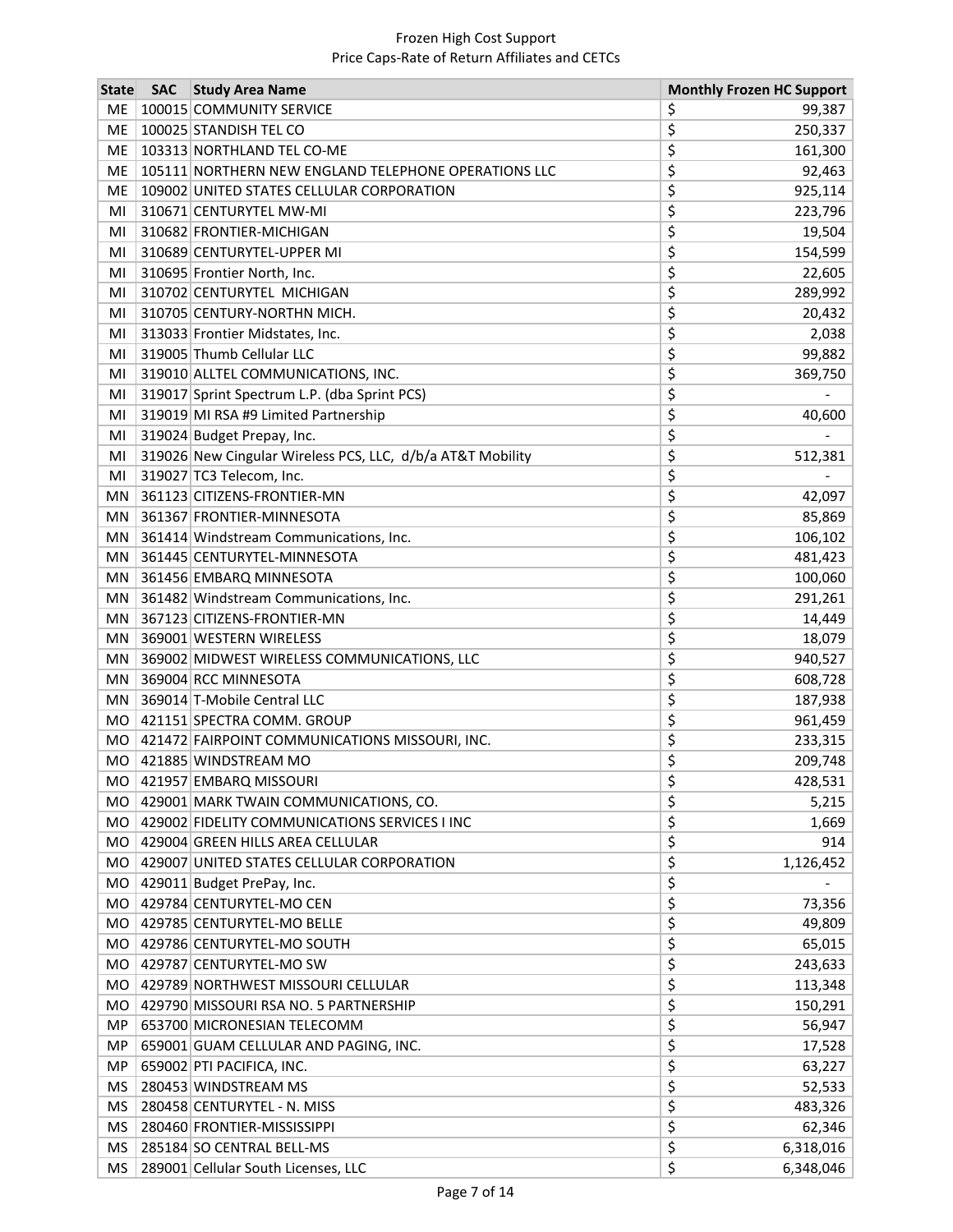| <b>MS</b><br>289002 RCC MINNESOTA, INC.<br>\$<br>64,802<br>\$<br><b>MS</b><br>289003 DIXIENET COMMUNICATIONS<br>37,665<br>\$<br>289006 NPCR, INC.<br><b>MS</b><br>\$<br>289007 Xfone USA, Inc.<br>MS<br>5,853<br>\$<br>289008 SPRINT SPECTRUM, LP<br>MS<br>\$<br>289009 TEC of Jackson, Inc.<br>MS<br>17,090<br>\$<br><b>MS</b><br>289010 ALLTEL COMMUNICATIONS, INC.<br>311,982<br>\$<br>289011 TELEPAK NETWORKS, INC.<br>MS<br>9,784<br>\$<br>MS<br>289012 DIALOG TELECOMMUNICATIONS, INC.<br>3,774<br>\$<br>MS<br>289013 MEGAGATE BROADBAND, INC.<br>19,865<br>\$<br>MS<br>289015 GULFPINES COMMUNICATIONS<br>2,660<br>\$<br><b>MS</b><br>289017 Budget PrePay, Inc.<br>\$<br><b>MS</b><br>289912 NEW CINGULAR WIRELESS PCS, LLC<br>5,742,825<br>\$<br>MT<br>482249 CENTURYTEL-MONTANA<br>265,571<br>\$<br>484322 CITIZENS-FRONTIER-MT<br>65,314<br>MT<br>\$<br>485104 QWEST CORP-MT<br>822,117<br>MT<br>\$<br>489001 MID-RIVERS TEL. COOP.<br>MT<br>72,728<br>\$<br>489003 3 RIVERS TELEPHONE COOPERATIVE, INC.<br>MT<br>4,734<br>\$<br>489005 CABLE & COMMUNICATIONS CORPORATION<br>MT<br>80,870<br>\$<br>489006 SAGEBRUSH CELLULAR, INC.<br>210,576<br>MT<br>\$<br>489007 RANGE TELEPHONE COOPERATIVE, INC.<br>13,225<br>MT<br>\$<br>489009 MTPCS, LLC D/B/A CHINOOK WIRELESS<br>MT<br>356,417<br>\$<br>489010 Sagebrush Cellular, Inc. - CL<br>MT<br>340,933<br>\$<br>489011 MTPCS, LLC dba Cellular One - CL<br>MT<br>27,487<br>\$<br><b>NC</b><br>230470 CAROLINA TEL & TEL<br>685,151<br>\$<br><b>NC</b><br>230471 CENTEL OF NC<br>124,682<br>\$<br><b>NC</b><br>230474 CONCORD TEL CO<br>474,298<br>\$<br><b>NC</b><br>230476 WINDSTREAM NC<br>294,647<br>\$<br>230479 Frontier Communications of the Carolinas, Inc.<br><b>NC</b><br>266,284<br>\$<br><b>NC</b><br>230483 LEXCOM TELEPHONE CO.<br>286,671<br>\$<br><b>NC</b><br>230485 MEBTEL, INC.<br>102,914<br>\$<br>NC<br>230509 Frontier Communications of the Carolinas, Inc.<br>308,621<br>\$<br>230864 Verizon South Inc. DBA North Carolina<br><b>NC</b><br>2,006<br>\$<br>NC 235193 SOUTHERN BELL-NC<br>346,815<br>\$<br><b>NC</b><br>239002 SPRINT SPECTRUM, LP<br>\$<br><b>NC</b><br>239003 Cellco Partnership fka Alltel<br>216,900<br>\$<br><b>NC</b><br>239004 CAROLINA WEST WIRELESS, INC.<br>95,400<br>\$<br>239005 T-Mobile USA, Inc.<br><b>NC</b><br>39,801<br>\$<br>239006 UNITED STATES CELLULAR CORPORATION<br><b>NC</b><br>153,100<br>\$<br><b>NC</b><br>239015 Budget Prepay, Inc.<br>\$<br>239023 Allied Wireless Comm. Corp.<br><b>NC</b><br>13,588<br>\$<br>385144 QWEST CORP-ND<br>33,364<br>ND.<br>\$<br>389002 Halstad Telephone Company<br>ND.<br>2,626<br>\$<br>389003 POLAR TELCOM, INC.<br>ND.<br>\$<br>166,057<br>ND.<br>389004 NORTH DAKOTA NETWORK COMPANY<br>\$<br>389005 BISMARK MSA LP<br><b>ND</b><br>29,731<br>\$<br>389006 NORTH CENTRAL RSA 2 OF NORTH DAKOTA LP<br>267,996<br><b>ND</b><br>\$<br>389007 NORTHWEST DAKOTA CELLULAR OF NORTH DAKOTA LP<br>ND.<br>603,030<br>\$<br>389008 NORTH DAKOTA RSA 3 LP<br>590,307<br>ND.<br>\$<br>389009 BADLANDS CELLULAR OF ND LP<br>338,244<br>ND.<br>\$<br>389010 NORTH DAKOTA 5 - KIDDER LP<br>ND.<br>328,374<br>\$<br>ND.<br>389011 MIDCONTINENT COMMUNICATIONS<br>3,687<br>389013 Sagebrush Cellular, Inc. | <b>State</b> | <b>SAC</b> Study Area Name | <b>Monthly Frozen HC Support</b> |
|------------------------------------------------------------------------------------------------------------------------------------------------------------------------------------------------------------------------------------------------------------------------------------------------------------------------------------------------------------------------------------------------------------------------------------------------------------------------------------------------------------------------------------------------------------------------------------------------------------------------------------------------------------------------------------------------------------------------------------------------------------------------------------------------------------------------------------------------------------------------------------------------------------------------------------------------------------------------------------------------------------------------------------------------------------------------------------------------------------------------------------------------------------------------------------------------------------------------------------------------------------------------------------------------------------------------------------------------------------------------------------------------------------------------------------------------------------------------------------------------------------------------------------------------------------------------------------------------------------------------------------------------------------------------------------------------------------------------------------------------------------------------------------------------------------------------------------------------------------------------------------------------------------------------------------------------------------------------------------------------------------------------------------------------------------------------------------------------------------------------------------------------------------------------------------------------------------------------------------------------------------------------------------------------------------------------------------------------------------------------------------------------------------------------------------------------------------------------------------------------------------------------------------------------------------------------------------------------------------------------------------------------------------------------------------------------------------------------------------------------------------------------------------------------------------------------------------------------------------------------------------------------------------------------------------------------------------------------------------------------------------------------------------------------------------------------------------------------------------------------------------------------------------------------------------------------------------------------------------------------------------------|--------------|----------------------------|----------------------------------|
|                                                                                                                                                                                                                                                                                                                                                                                                                                                                                                                                                                                                                                                                                                                                                                                                                                                                                                                                                                                                                                                                                                                                                                                                                                                                                                                                                                                                                                                                                                                                                                                                                                                                                                                                                                                                                                                                                                                                                                                                                                                                                                                                                                                                                                                                                                                                                                                                                                                                                                                                                                                                                                                                                                                                                                                                                                                                                                                                                                                                                                                                                                                                                                                                                                                                  |              |                            |                                  |
|                                                                                                                                                                                                                                                                                                                                                                                                                                                                                                                                                                                                                                                                                                                                                                                                                                                                                                                                                                                                                                                                                                                                                                                                                                                                                                                                                                                                                                                                                                                                                                                                                                                                                                                                                                                                                                                                                                                                                                                                                                                                                                                                                                                                                                                                                                                                                                                                                                                                                                                                                                                                                                                                                                                                                                                                                                                                                                                                                                                                                                                                                                                                                                                                                                                                  |              |                            |                                  |
|                                                                                                                                                                                                                                                                                                                                                                                                                                                                                                                                                                                                                                                                                                                                                                                                                                                                                                                                                                                                                                                                                                                                                                                                                                                                                                                                                                                                                                                                                                                                                                                                                                                                                                                                                                                                                                                                                                                                                                                                                                                                                                                                                                                                                                                                                                                                                                                                                                                                                                                                                                                                                                                                                                                                                                                                                                                                                                                                                                                                                                                                                                                                                                                                                                                                  |              |                            |                                  |
|                                                                                                                                                                                                                                                                                                                                                                                                                                                                                                                                                                                                                                                                                                                                                                                                                                                                                                                                                                                                                                                                                                                                                                                                                                                                                                                                                                                                                                                                                                                                                                                                                                                                                                                                                                                                                                                                                                                                                                                                                                                                                                                                                                                                                                                                                                                                                                                                                                                                                                                                                                                                                                                                                                                                                                                                                                                                                                                                                                                                                                                                                                                                                                                                                                                                  |              |                            |                                  |
|                                                                                                                                                                                                                                                                                                                                                                                                                                                                                                                                                                                                                                                                                                                                                                                                                                                                                                                                                                                                                                                                                                                                                                                                                                                                                                                                                                                                                                                                                                                                                                                                                                                                                                                                                                                                                                                                                                                                                                                                                                                                                                                                                                                                                                                                                                                                                                                                                                                                                                                                                                                                                                                                                                                                                                                                                                                                                                                                                                                                                                                                                                                                                                                                                                                                  |              |                            |                                  |
|                                                                                                                                                                                                                                                                                                                                                                                                                                                                                                                                                                                                                                                                                                                                                                                                                                                                                                                                                                                                                                                                                                                                                                                                                                                                                                                                                                                                                                                                                                                                                                                                                                                                                                                                                                                                                                                                                                                                                                                                                                                                                                                                                                                                                                                                                                                                                                                                                                                                                                                                                                                                                                                                                                                                                                                                                                                                                                                                                                                                                                                                                                                                                                                                                                                                  |              |                            |                                  |
|                                                                                                                                                                                                                                                                                                                                                                                                                                                                                                                                                                                                                                                                                                                                                                                                                                                                                                                                                                                                                                                                                                                                                                                                                                                                                                                                                                                                                                                                                                                                                                                                                                                                                                                                                                                                                                                                                                                                                                                                                                                                                                                                                                                                                                                                                                                                                                                                                                                                                                                                                                                                                                                                                                                                                                                                                                                                                                                                                                                                                                                                                                                                                                                                                                                                  |              |                            |                                  |
|                                                                                                                                                                                                                                                                                                                                                                                                                                                                                                                                                                                                                                                                                                                                                                                                                                                                                                                                                                                                                                                                                                                                                                                                                                                                                                                                                                                                                                                                                                                                                                                                                                                                                                                                                                                                                                                                                                                                                                                                                                                                                                                                                                                                                                                                                                                                                                                                                                                                                                                                                                                                                                                                                                                                                                                                                                                                                                                                                                                                                                                                                                                                                                                                                                                                  |              |                            |                                  |
|                                                                                                                                                                                                                                                                                                                                                                                                                                                                                                                                                                                                                                                                                                                                                                                                                                                                                                                                                                                                                                                                                                                                                                                                                                                                                                                                                                                                                                                                                                                                                                                                                                                                                                                                                                                                                                                                                                                                                                                                                                                                                                                                                                                                                                                                                                                                                                                                                                                                                                                                                                                                                                                                                                                                                                                                                                                                                                                                                                                                                                                                                                                                                                                                                                                                  |              |                            |                                  |
|                                                                                                                                                                                                                                                                                                                                                                                                                                                                                                                                                                                                                                                                                                                                                                                                                                                                                                                                                                                                                                                                                                                                                                                                                                                                                                                                                                                                                                                                                                                                                                                                                                                                                                                                                                                                                                                                                                                                                                                                                                                                                                                                                                                                                                                                                                                                                                                                                                                                                                                                                                                                                                                                                                                                                                                                                                                                                                                                                                                                                                                                                                                                                                                                                                                                  |              |                            |                                  |
|                                                                                                                                                                                                                                                                                                                                                                                                                                                                                                                                                                                                                                                                                                                                                                                                                                                                                                                                                                                                                                                                                                                                                                                                                                                                                                                                                                                                                                                                                                                                                                                                                                                                                                                                                                                                                                                                                                                                                                                                                                                                                                                                                                                                                                                                                                                                                                                                                                                                                                                                                                                                                                                                                                                                                                                                                                                                                                                                                                                                                                                                                                                                                                                                                                                                  |              |                            |                                  |
|                                                                                                                                                                                                                                                                                                                                                                                                                                                                                                                                                                                                                                                                                                                                                                                                                                                                                                                                                                                                                                                                                                                                                                                                                                                                                                                                                                                                                                                                                                                                                                                                                                                                                                                                                                                                                                                                                                                                                                                                                                                                                                                                                                                                                                                                                                                                                                                                                                                                                                                                                                                                                                                                                                                                                                                                                                                                                                                                                                                                                                                                                                                                                                                                                                                                  |              |                            |                                  |
|                                                                                                                                                                                                                                                                                                                                                                                                                                                                                                                                                                                                                                                                                                                                                                                                                                                                                                                                                                                                                                                                                                                                                                                                                                                                                                                                                                                                                                                                                                                                                                                                                                                                                                                                                                                                                                                                                                                                                                                                                                                                                                                                                                                                                                                                                                                                                                                                                                                                                                                                                                                                                                                                                                                                                                                                                                                                                                                                                                                                                                                                                                                                                                                                                                                                  |              |                            |                                  |
|                                                                                                                                                                                                                                                                                                                                                                                                                                                                                                                                                                                                                                                                                                                                                                                                                                                                                                                                                                                                                                                                                                                                                                                                                                                                                                                                                                                                                                                                                                                                                                                                                                                                                                                                                                                                                                                                                                                                                                                                                                                                                                                                                                                                                                                                                                                                                                                                                                                                                                                                                                                                                                                                                                                                                                                                                                                                                                                                                                                                                                                                                                                                                                                                                                                                  |              |                            |                                  |
|                                                                                                                                                                                                                                                                                                                                                                                                                                                                                                                                                                                                                                                                                                                                                                                                                                                                                                                                                                                                                                                                                                                                                                                                                                                                                                                                                                                                                                                                                                                                                                                                                                                                                                                                                                                                                                                                                                                                                                                                                                                                                                                                                                                                                                                                                                                                                                                                                                                                                                                                                                                                                                                                                                                                                                                                                                                                                                                                                                                                                                                                                                                                                                                                                                                                  |              |                            |                                  |
|                                                                                                                                                                                                                                                                                                                                                                                                                                                                                                                                                                                                                                                                                                                                                                                                                                                                                                                                                                                                                                                                                                                                                                                                                                                                                                                                                                                                                                                                                                                                                                                                                                                                                                                                                                                                                                                                                                                                                                                                                                                                                                                                                                                                                                                                                                                                                                                                                                                                                                                                                                                                                                                                                                                                                                                                                                                                                                                                                                                                                                                                                                                                                                                                                                                                  |              |                            |                                  |
|                                                                                                                                                                                                                                                                                                                                                                                                                                                                                                                                                                                                                                                                                                                                                                                                                                                                                                                                                                                                                                                                                                                                                                                                                                                                                                                                                                                                                                                                                                                                                                                                                                                                                                                                                                                                                                                                                                                                                                                                                                                                                                                                                                                                                                                                                                                                                                                                                                                                                                                                                                                                                                                                                                                                                                                                                                                                                                                                                                                                                                                                                                                                                                                                                                                                  |              |                            |                                  |
|                                                                                                                                                                                                                                                                                                                                                                                                                                                                                                                                                                                                                                                                                                                                                                                                                                                                                                                                                                                                                                                                                                                                                                                                                                                                                                                                                                                                                                                                                                                                                                                                                                                                                                                                                                                                                                                                                                                                                                                                                                                                                                                                                                                                                                                                                                                                                                                                                                                                                                                                                                                                                                                                                                                                                                                                                                                                                                                                                                                                                                                                                                                                                                                                                                                                  |              |                            |                                  |
|                                                                                                                                                                                                                                                                                                                                                                                                                                                                                                                                                                                                                                                                                                                                                                                                                                                                                                                                                                                                                                                                                                                                                                                                                                                                                                                                                                                                                                                                                                                                                                                                                                                                                                                                                                                                                                                                                                                                                                                                                                                                                                                                                                                                                                                                                                                                                                                                                                                                                                                                                                                                                                                                                                                                                                                                                                                                                                                                                                                                                                                                                                                                                                                                                                                                  |              |                            |                                  |
|                                                                                                                                                                                                                                                                                                                                                                                                                                                                                                                                                                                                                                                                                                                                                                                                                                                                                                                                                                                                                                                                                                                                                                                                                                                                                                                                                                                                                                                                                                                                                                                                                                                                                                                                                                                                                                                                                                                                                                                                                                                                                                                                                                                                                                                                                                                                                                                                                                                                                                                                                                                                                                                                                                                                                                                                                                                                                                                                                                                                                                                                                                                                                                                                                                                                  |              |                            |                                  |
|                                                                                                                                                                                                                                                                                                                                                                                                                                                                                                                                                                                                                                                                                                                                                                                                                                                                                                                                                                                                                                                                                                                                                                                                                                                                                                                                                                                                                                                                                                                                                                                                                                                                                                                                                                                                                                                                                                                                                                                                                                                                                                                                                                                                                                                                                                                                                                                                                                                                                                                                                                                                                                                                                                                                                                                                                                                                                                                                                                                                                                                                                                                                                                                                                                                                  |              |                            |                                  |
|                                                                                                                                                                                                                                                                                                                                                                                                                                                                                                                                                                                                                                                                                                                                                                                                                                                                                                                                                                                                                                                                                                                                                                                                                                                                                                                                                                                                                                                                                                                                                                                                                                                                                                                                                                                                                                                                                                                                                                                                                                                                                                                                                                                                                                                                                                                                                                                                                                                                                                                                                                                                                                                                                                                                                                                                                                                                                                                                                                                                                                                                                                                                                                                                                                                                  |              |                            |                                  |
|                                                                                                                                                                                                                                                                                                                                                                                                                                                                                                                                                                                                                                                                                                                                                                                                                                                                                                                                                                                                                                                                                                                                                                                                                                                                                                                                                                                                                                                                                                                                                                                                                                                                                                                                                                                                                                                                                                                                                                                                                                                                                                                                                                                                                                                                                                                                                                                                                                                                                                                                                                                                                                                                                                                                                                                                                                                                                                                                                                                                                                                                                                                                                                                                                                                                  |              |                            |                                  |
|                                                                                                                                                                                                                                                                                                                                                                                                                                                                                                                                                                                                                                                                                                                                                                                                                                                                                                                                                                                                                                                                                                                                                                                                                                                                                                                                                                                                                                                                                                                                                                                                                                                                                                                                                                                                                                                                                                                                                                                                                                                                                                                                                                                                                                                                                                                                                                                                                                                                                                                                                                                                                                                                                                                                                                                                                                                                                                                                                                                                                                                                                                                                                                                                                                                                  |              |                            |                                  |
|                                                                                                                                                                                                                                                                                                                                                                                                                                                                                                                                                                                                                                                                                                                                                                                                                                                                                                                                                                                                                                                                                                                                                                                                                                                                                                                                                                                                                                                                                                                                                                                                                                                                                                                                                                                                                                                                                                                                                                                                                                                                                                                                                                                                                                                                                                                                                                                                                                                                                                                                                                                                                                                                                                                                                                                                                                                                                                                                                                                                                                                                                                                                                                                                                                                                  |              |                            |                                  |
|                                                                                                                                                                                                                                                                                                                                                                                                                                                                                                                                                                                                                                                                                                                                                                                                                                                                                                                                                                                                                                                                                                                                                                                                                                                                                                                                                                                                                                                                                                                                                                                                                                                                                                                                                                                                                                                                                                                                                                                                                                                                                                                                                                                                                                                                                                                                                                                                                                                                                                                                                                                                                                                                                                                                                                                                                                                                                                                                                                                                                                                                                                                                                                                                                                                                  |              |                            |                                  |
|                                                                                                                                                                                                                                                                                                                                                                                                                                                                                                                                                                                                                                                                                                                                                                                                                                                                                                                                                                                                                                                                                                                                                                                                                                                                                                                                                                                                                                                                                                                                                                                                                                                                                                                                                                                                                                                                                                                                                                                                                                                                                                                                                                                                                                                                                                                                                                                                                                                                                                                                                                                                                                                                                                                                                                                                                                                                                                                                                                                                                                                                                                                                                                                                                                                                  |              |                            |                                  |
|                                                                                                                                                                                                                                                                                                                                                                                                                                                                                                                                                                                                                                                                                                                                                                                                                                                                                                                                                                                                                                                                                                                                                                                                                                                                                                                                                                                                                                                                                                                                                                                                                                                                                                                                                                                                                                                                                                                                                                                                                                                                                                                                                                                                                                                                                                                                                                                                                                                                                                                                                                                                                                                                                                                                                                                                                                                                                                                                                                                                                                                                                                                                                                                                                                                                  |              |                            |                                  |
|                                                                                                                                                                                                                                                                                                                                                                                                                                                                                                                                                                                                                                                                                                                                                                                                                                                                                                                                                                                                                                                                                                                                                                                                                                                                                                                                                                                                                                                                                                                                                                                                                                                                                                                                                                                                                                                                                                                                                                                                                                                                                                                                                                                                                                                                                                                                                                                                                                                                                                                                                                                                                                                                                                                                                                                                                                                                                                                                                                                                                                                                                                                                                                                                                                                                  |              |                            |                                  |
|                                                                                                                                                                                                                                                                                                                                                                                                                                                                                                                                                                                                                                                                                                                                                                                                                                                                                                                                                                                                                                                                                                                                                                                                                                                                                                                                                                                                                                                                                                                                                                                                                                                                                                                                                                                                                                                                                                                                                                                                                                                                                                                                                                                                                                                                                                                                                                                                                                                                                                                                                                                                                                                                                                                                                                                                                                                                                                                                                                                                                                                                                                                                                                                                                                                                  |              |                            |                                  |
|                                                                                                                                                                                                                                                                                                                                                                                                                                                                                                                                                                                                                                                                                                                                                                                                                                                                                                                                                                                                                                                                                                                                                                                                                                                                                                                                                                                                                                                                                                                                                                                                                                                                                                                                                                                                                                                                                                                                                                                                                                                                                                                                                                                                                                                                                                                                                                                                                                                                                                                                                                                                                                                                                                                                                                                                                                                                                                                                                                                                                                                                                                                                                                                                                                                                  |              |                            |                                  |
|                                                                                                                                                                                                                                                                                                                                                                                                                                                                                                                                                                                                                                                                                                                                                                                                                                                                                                                                                                                                                                                                                                                                                                                                                                                                                                                                                                                                                                                                                                                                                                                                                                                                                                                                                                                                                                                                                                                                                                                                                                                                                                                                                                                                                                                                                                                                                                                                                                                                                                                                                                                                                                                                                                                                                                                                                                                                                                                                                                                                                                                                                                                                                                                                                                                                  |              |                            |                                  |
|                                                                                                                                                                                                                                                                                                                                                                                                                                                                                                                                                                                                                                                                                                                                                                                                                                                                                                                                                                                                                                                                                                                                                                                                                                                                                                                                                                                                                                                                                                                                                                                                                                                                                                                                                                                                                                                                                                                                                                                                                                                                                                                                                                                                                                                                                                                                                                                                                                                                                                                                                                                                                                                                                                                                                                                                                                                                                                                                                                                                                                                                                                                                                                                                                                                                  |              |                            |                                  |
|                                                                                                                                                                                                                                                                                                                                                                                                                                                                                                                                                                                                                                                                                                                                                                                                                                                                                                                                                                                                                                                                                                                                                                                                                                                                                                                                                                                                                                                                                                                                                                                                                                                                                                                                                                                                                                                                                                                                                                                                                                                                                                                                                                                                                                                                                                                                                                                                                                                                                                                                                                                                                                                                                                                                                                                                                                                                                                                                                                                                                                                                                                                                                                                                                                                                  |              |                            |                                  |
|                                                                                                                                                                                                                                                                                                                                                                                                                                                                                                                                                                                                                                                                                                                                                                                                                                                                                                                                                                                                                                                                                                                                                                                                                                                                                                                                                                                                                                                                                                                                                                                                                                                                                                                                                                                                                                                                                                                                                                                                                                                                                                                                                                                                                                                                                                                                                                                                                                                                                                                                                                                                                                                                                                                                                                                                                                                                                                                                                                                                                                                                                                                                                                                                                                                                  |              |                            |                                  |
|                                                                                                                                                                                                                                                                                                                                                                                                                                                                                                                                                                                                                                                                                                                                                                                                                                                                                                                                                                                                                                                                                                                                                                                                                                                                                                                                                                                                                                                                                                                                                                                                                                                                                                                                                                                                                                                                                                                                                                                                                                                                                                                                                                                                                                                                                                                                                                                                                                                                                                                                                                                                                                                                                                                                                                                                                                                                                                                                                                                                                                                                                                                                                                                                                                                                  |              |                            |                                  |
|                                                                                                                                                                                                                                                                                                                                                                                                                                                                                                                                                                                                                                                                                                                                                                                                                                                                                                                                                                                                                                                                                                                                                                                                                                                                                                                                                                                                                                                                                                                                                                                                                                                                                                                                                                                                                                                                                                                                                                                                                                                                                                                                                                                                                                                                                                                                                                                                                                                                                                                                                                                                                                                                                                                                                                                                                                                                                                                                                                                                                                                                                                                                                                                                                                                                  |              |                            |                                  |
|                                                                                                                                                                                                                                                                                                                                                                                                                                                                                                                                                                                                                                                                                                                                                                                                                                                                                                                                                                                                                                                                                                                                                                                                                                                                                                                                                                                                                                                                                                                                                                                                                                                                                                                                                                                                                                                                                                                                                                                                                                                                                                                                                                                                                                                                                                                                                                                                                                                                                                                                                                                                                                                                                                                                                                                                                                                                                                                                                                                                                                                                                                                                                                                                                                                                  |              |                            |                                  |
|                                                                                                                                                                                                                                                                                                                                                                                                                                                                                                                                                                                                                                                                                                                                                                                                                                                                                                                                                                                                                                                                                                                                                                                                                                                                                                                                                                                                                                                                                                                                                                                                                                                                                                                                                                                                                                                                                                                                                                                                                                                                                                                                                                                                                                                                                                                                                                                                                                                                                                                                                                                                                                                                                                                                                                                                                                                                                                                                                                                                                                                                                                                                                                                                                                                                  |              |                            |                                  |
|                                                                                                                                                                                                                                                                                                                                                                                                                                                                                                                                                                                                                                                                                                                                                                                                                                                                                                                                                                                                                                                                                                                                                                                                                                                                                                                                                                                                                                                                                                                                                                                                                                                                                                                                                                                                                                                                                                                                                                                                                                                                                                                                                                                                                                                                                                                                                                                                                                                                                                                                                                                                                                                                                                                                                                                                                                                                                                                                                                                                                                                                                                                                                                                                                                                                  |              |                            |                                  |
|                                                                                                                                                                                                                                                                                                                                                                                                                                                                                                                                                                                                                                                                                                                                                                                                                                                                                                                                                                                                                                                                                                                                                                                                                                                                                                                                                                                                                                                                                                                                                                                                                                                                                                                                                                                                                                                                                                                                                                                                                                                                                                                                                                                                                                                                                                                                                                                                                                                                                                                                                                                                                                                                                                                                                                                                                                                                                                                                                                                                                                                                                                                                                                                                                                                                  |              |                            |                                  |
|                                                                                                                                                                                                                                                                                                                                                                                                                                                                                                                                                                                                                                                                                                                                                                                                                                                                                                                                                                                                                                                                                                                                                                                                                                                                                                                                                                                                                                                                                                                                                                                                                                                                                                                                                                                                                                                                                                                                                                                                                                                                                                                                                                                                                                                                                                                                                                                                                                                                                                                                                                                                                                                                                                                                                                                                                                                                                                                                                                                                                                                                                                                                                                                                                                                                  |              |                            |                                  |
|                                                                                                                                                                                                                                                                                                                                                                                                                                                                                                                                                                                                                                                                                                                                                                                                                                                                                                                                                                                                                                                                                                                                                                                                                                                                                                                                                                                                                                                                                                                                                                                                                                                                                                                                                                                                                                                                                                                                                                                                                                                                                                                                                                                                                                                                                                                                                                                                                                                                                                                                                                                                                                                                                                                                                                                                                                                                                                                                                                                                                                                                                                                                                                                                                                                                  |              |                            |                                  |
|                                                                                                                                                                                                                                                                                                                                                                                                                                                                                                                                                                                                                                                                                                                                                                                                                                                                                                                                                                                                                                                                                                                                                                                                                                                                                                                                                                                                                                                                                                                                                                                                                                                                                                                                                                                                                                                                                                                                                                                                                                                                                                                                                                                                                                                                                                                                                                                                                                                                                                                                                                                                                                                                                                                                                                                                                                                                                                                                                                                                                                                                                                                                                                                                                                                                  |              |                            |                                  |
|                                                                                                                                                                                                                                                                                                                                                                                                                                                                                                                                                                                                                                                                                                                                                                                                                                                                                                                                                                                                                                                                                                                                                                                                                                                                                                                                                                                                                                                                                                                                                                                                                                                                                                                                                                                                                                                                                                                                                                                                                                                                                                                                                                                                                                                                                                                                                                                                                                                                                                                                                                                                                                                                                                                                                                                                                                                                                                                                                                                                                                                                                                                                                                                                                                                                  |              |                            |                                  |
|                                                                                                                                                                                                                                                                                                                                                                                                                                                                                                                                                                                                                                                                                                                                                                                                                                                                                                                                                                                                                                                                                                                                                                                                                                                                                                                                                                                                                                                                                                                                                                                                                                                                                                                                                                                                                                                                                                                                                                                                                                                                                                                                                                                                                                                                                                                                                                                                                                                                                                                                                                                                                                                                                                                                                                                                                                                                                                                                                                                                                                                                                                                                                                                                                                                                  |              |                            |                                  |
|                                                                                                                                                                                                                                                                                                                                                                                                                                                                                                                                                                                                                                                                                                                                                                                                                                                                                                                                                                                                                                                                                                                                                                                                                                                                                                                                                                                                                                                                                                                                                                                                                                                                                                                                                                                                                                                                                                                                                                                                                                                                                                                                                                                                                                                                                                                                                                                                                                                                                                                                                                                                                                                                                                                                                                                                                                                                                                                                                                                                                                                                                                                                                                                                                                                                  |              |                            |                                  |
|                                                                                                                                                                                                                                                                                                                                                                                                                                                                                                                                                                                                                                                                                                                                                                                                                                                                                                                                                                                                                                                                                                                                                                                                                                                                                                                                                                                                                                                                                                                                                                                                                                                                                                                                                                                                                                                                                                                                                                                                                                                                                                                                                                                                                                                                                                                                                                                                                                                                                                                                                                                                                                                                                                                                                                                                                                                                                                                                                                                                                                                                                                                                                                                                                                                                  |              |                            |                                  |
|                                                                                                                                                                                                                                                                                                                                                                                                                                                                                                                                                                                                                                                                                                                                                                                                                                                                                                                                                                                                                                                                                                                                                                                                                                                                                                                                                                                                                                                                                                                                                                                                                                                                                                                                                                                                                                                                                                                                                                                                                                                                                                                                                                                                                                                                                                                                                                                                                                                                                                                                                                                                                                                                                                                                                                                                                                                                                                                                                                                                                                                                                                                                                                                                                                                                  |              |                            |                                  |
|                                                                                                                                                                                                                                                                                                                                                                                                                                                                                                                                                                                                                                                                                                                                                                                                                                                                                                                                                                                                                                                                                                                                                                                                                                                                                                                                                                                                                                                                                                                                                                                                                                                                                                                                                                                                                                                                                                                                                                                                                                                                                                                                                                                                                                                                                                                                                                                                                                                                                                                                                                                                                                                                                                                                                                                                                                                                                                                                                                                                                                                                                                                                                                                                                                                                  |              |                            |                                  |
|                                                                                                                                                                                                                                                                                                                                                                                                                                                                                                                                                                                                                                                                                                                                                                                                                                                                                                                                                                                                                                                                                                                                                                                                                                                                                                                                                                                                                                                                                                                                                                                                                                                                                                                                                                                                                                                                                                                                                                                                                                                                                                                                                                                                                                                                                                                                                                                                                                                                                                                                                                                                                                                                                                                                                                                                                                                                                                                                                                                                                                                                                                                                                                                                                                                                  |              |                            |                                  |
|                                                                                                                                                                                                                                                                                                                                                                                                                                                                                                                                                                                                                                                                                                                                                                                                                                                                                                                                                                                                                                                                                                                                                                                                                                                                                                                                                                                                                                                                                                                                                                                                                                                                                                                                                                                                                                                                                                                                                                                                                                                                                                                                                                                                                                                                                                                                                                                                                                                                                                                                                                                                                                                                                                                                                                                                                                                                                                                                                                                                                                                                                                                                                                                                                                                                  |              |                            |                                  |
|                                                                                                                                                                                                                                                                                                                                                                                                                                                                                                                                                                                                                                                                                                                                                                                                                                                                                                                                                                                                                                                                                                                                                                                                                                                                                                                                                                                                                                                                                                                                                                                                                                                                                                                                                                                                                                                                                                                                                                                                                                                                                                                                                                                                                                                                                                                                                                                                                                                                                                                                                                                                                                                                                                                                                                                                                                                                                                                                                                                                                                                                                                                                                                                                                                                                  | ND.          |                            | \$<br>19,898                     |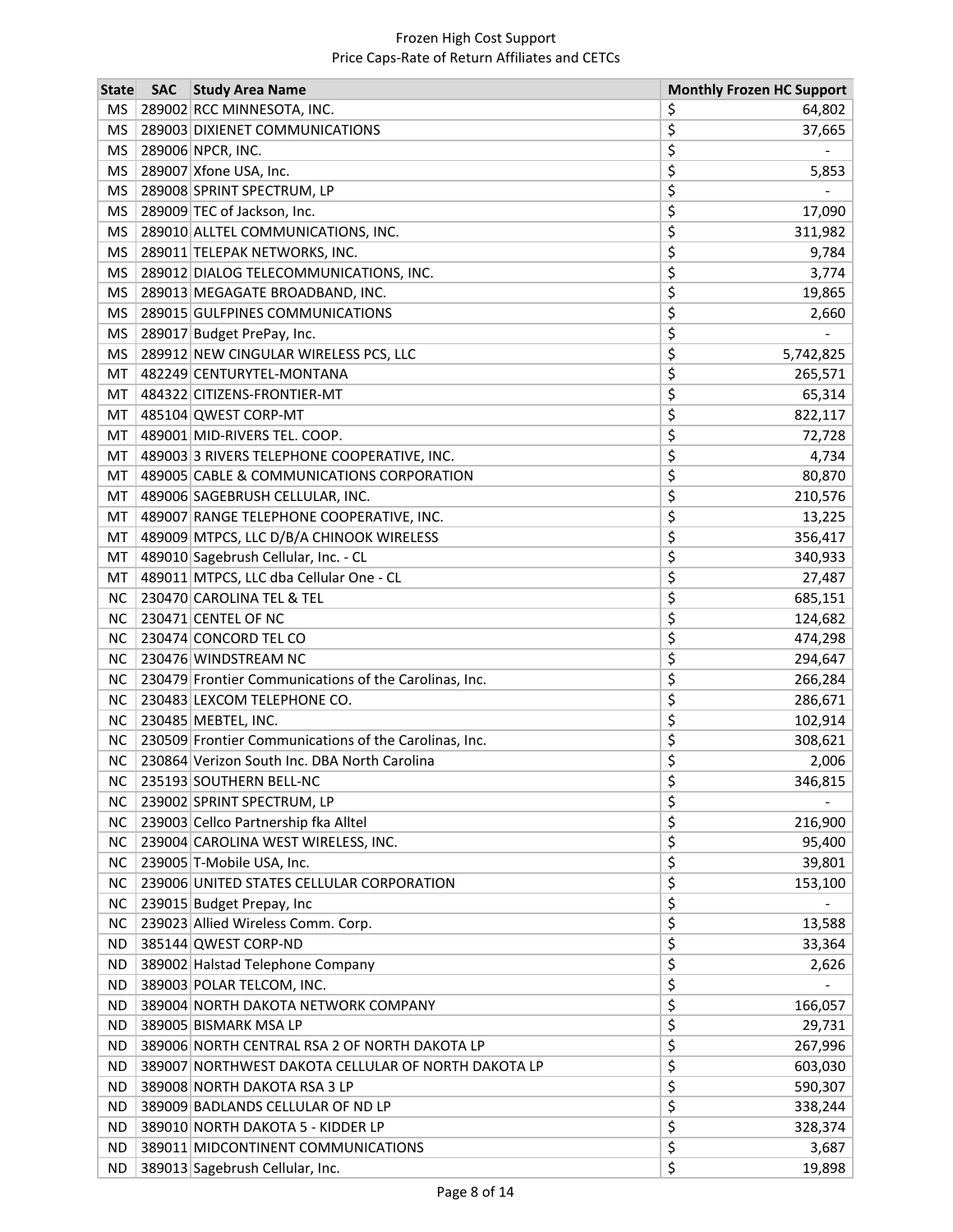| <b>State</b> | <b>SAC</b> | <b>Study Area Name</b>                                |    | <b>Monthly Frozen HC Support</b> |
|--------------|------------|-------------------------------------------------------|----|----------------------------------|
| <b>ND</b>    |            | 389015 AT&T Mobility LLC                              | \$ | 1,250,823                        |
| <b>NE</b>    |            | 371128 CITIZENS-FRONTIER-NE                           | \$ | 35,204                           |
| <b>NE</b>    |            | 371568 WINDSTREAM NE                                  | \$ | 193,866                          |
| <b>NE</b>    |            | 371595 UTC OF THE WEST-NE                             | \$ | 186,676                          |
| NE.          |            | 375143 QWEST CORP-NE                                  | \$ | 377,298                          |
| <b>NE</b>    |            | 379003 PINPOINT COMMUNICATIONS, INC.                  | \$ | 1,088                            |
| <b>NE</b>    |            | 379004 NEBRASKA TECH. & TELECOMMUNICATIONS, INC.      | \$ | 36,421                           |
| <b>NE</b>    |            | 379008 NORTH EAST COLORADO CELLULAR, INC.             | \$ | 690,400                          |
| <b>NE</b>    |            | 379009 ORBITCOM INC.                                  | \$ | 1,458                            |
| <b>NE</b>    |            | 379010 ALLO COMMUNICATIONS, LLC                       | \$ | 4,813                            |
| <b>NE</b>    |            | 379013 ALLTEL COMMUNICATIONS OF NEBRASKA, INC.        | \$ | 1,376,262                        |
| <b>NE</b>    |            | 379014 MOBIUS COMMUNICATIONS COMPANY, HEMINGFORD      | \$ | 5,637                            |
| <b>NE</b>    |            | 379015 THREE RIVER COMMUNICATIONS, LLC                | \$ | 4,644                            |
| <b>NE</b>    |            | 379016 HUNTEL CABLEVISION DBA HUNTEL COMMUNICATIONS   | \$ | 6,053                            |
| <b>NE</b>    |            | 379018 LONG LINES WIRELESS, LLC                       | \$ |                                  |
| <b>NE</b>    |            | 379019 USCOC OF NEBRASKA/KANSAS LLC DBA U.S. CELLULAR | \$ | 752,949                          |
| <b>NH</b>    |            | 125113 NORTHERN NEW ENGLAND TELEPHONE OPERATIONS LLC  | \$ | 118,601                          |
| <b>NH</b>    |            | 129002 UNITED STATES CELLULAR CORPORATION             | \$ | 18,224                           |
| <b>NJ</b>    |            | 160138 UNITED TEL - NJ, INC                           | \$ | 21,517                           |
| NM           |            | 491164 WINDSTREAM SW-NM#1                             | \$ | 115,228                          |
|              |            | NM   491193 WINDSTREAM SW-NM#2                        | \$ | 266,004                          |
|              |            | NM   492274 CENTURYTEL SW-NM                          | \$ | 197,421                          |
| NM           |            | 494449 NAVAJO-NM-FRONTIER                             | \$ | 29,355                           |
| NM           |            | 495105 QWEST CORP-NM                                  | \$ | 174,234                          |
| NM           |            | 499001 SMITH BAGLEY                                   | \$ | 179,125                          |
|              |            | NM   499002 LEACO RURAL TELEPHONE COOP., INC.         | \$ | 72,345                           |
|              |            | NM   499006 NEW MEXICO RSA 2                          | \$ | 178,321                          |
| NM           |            | 499007 NEW MEXICO RSA 4-EAST LIMITED PARTNERSHIP      | \$ | 488,363                          |
| NM           |            | 499009 Smith Bagley, Inc. - CL                        | \$ | 162,187                          |
| NM           |            | 499010 NEW MEXICO RSA 6-II                            | \$ | 336,588                          |
| NM           |            | 499011 Commnet Wireless, LLC                          | \$ | 55                               |
| <b>NV</b>    |            | 552223 CENTURYTEL-GEM ST-NV                           | \$ | 3,906                            |
| NV           |            | 552302 Frontier Communications of the Southwest, Inc. | \$ | 258,762                          |
| NV           |            | 552348 CENTEL OF NV                                   | Ş  | 151,325                          |
| <b>NV</b>    |            | 554431 CITIZENS-FRONTIER-NV                           | \$ | 97,670                           |
| <b>NV</b>    |            | 554432 CITIZENS-FRONTIER-NV                           | \$ | 22,506                           |
| <b>NV</b>    |            | 555173 NEVADA BELL                                    | \$ | 318,639                          |
| <b>NV</b>    |            | 559001 WESTERN WIRELESS                               | \$ |                                  |
| <b>NV</b>    |            | 559005 Commnet of Nevada, LLC                         | \$ | 143,611                          |
| <b>NV</b>    |            | 559007 Commnet of Nevada, LLC                         | \$ | 29,052                           |
| <b>NY</b>    |            | 150072 FRONTIER-AUSABLE VAL                           | \$ | 47,728                           |
| <b>NY</b>    |            | 150073 BERKSHIRE TEL CORP                             | \$ | 54,980                           |
| <b>NY</b>    |            | 150078 CHAUTAUQUA & ERIE                              | \$ | 92,849                           |
| <b>NY</b>    |            | 150084 TACONIC TEL CORP                               | \$ | 161,665                          |
| <b>NY</b>    |            | 150100 FRONTIER COMM OF NY                            | \$ | 168,034                          |
| <b>NY</b>    |            | 150106 WINDSTREAM NY-FULTON                           | \$ | 166,898                          |
| <b>NY</b>    |            | 150109 WINDSTREAM-JAMESTOWN                           | \$ | 52,337                           |
| <b>NY</b>    |            | 150110 OGDEN TEL DBA FRNTER                           | \$ | 37,279                           |
| <b>NY</b>    |            | 150113 WINDSTREAM RED JACKT                           | \$ | 5,949                            |
| ΝY           |            | 150122 FRONTIER-SENECA GORH                           | \$ | 31,295                           |
| <b>NY</b>    |            | 150128 FRONTIER-SYLVAN LAKE                           | \$ | 54,551                           |
| <b>NY</b>    |            | 154532 CITIZENS-FRONTIER-NY                           | \$ | 277,466                          |
| <b>NY</b>    |            | 154533 CITIZENS-FRONTIER-NY                           | \$ | 30,622                           |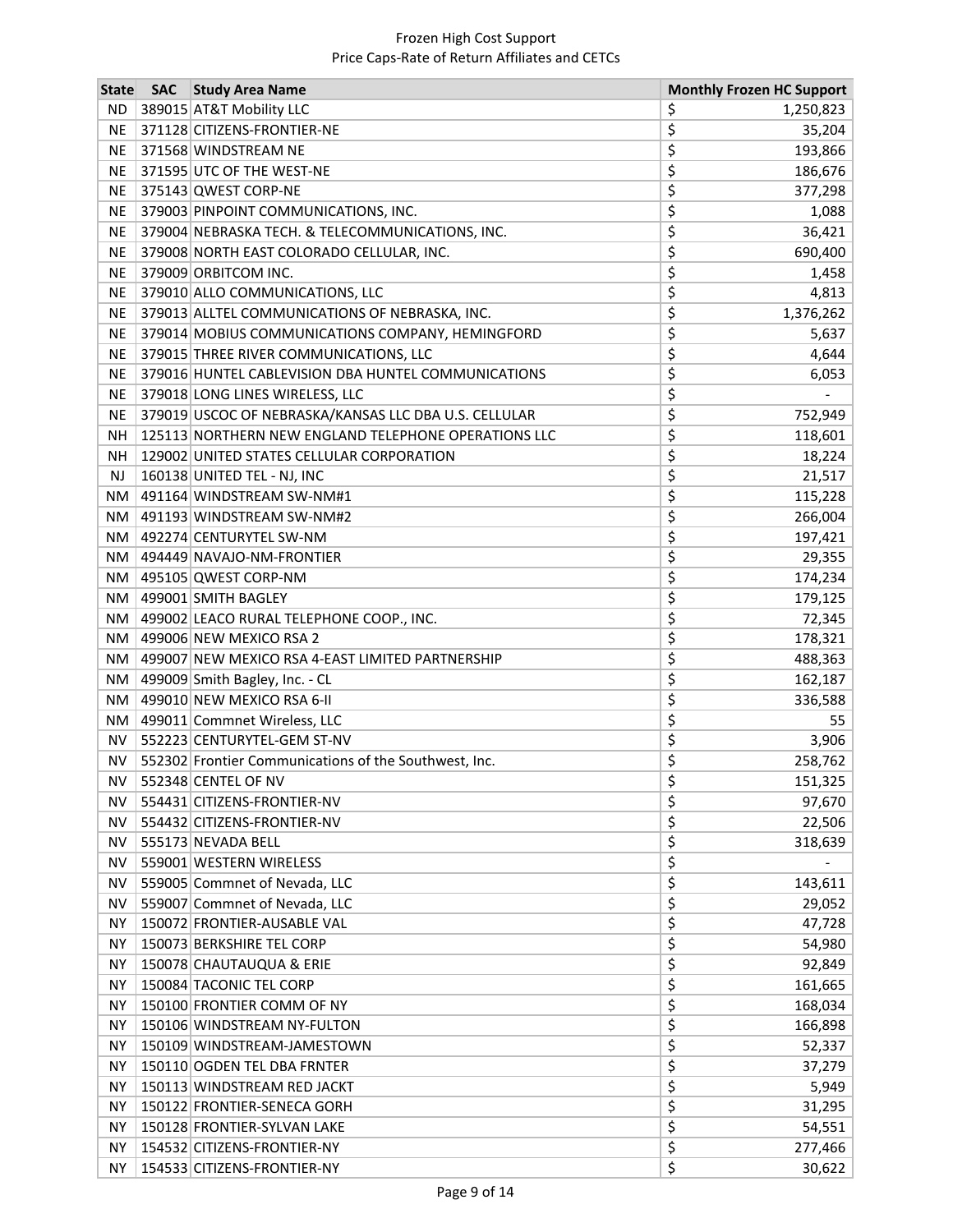| <b>State</b> | <b>SAC</b> | <b>Study Area Name</b>                                             | <b>Monthly Frozen HC Support</b> |
|--------------|------------|--------------------------------------------------------------------|----------------------------------|
| <b>NY</b>    |            | 154534 CITIZENS-FRONTIER-NY                                        | \$<br>77,786                     |
| <b>NY</b>    |            | 155130 VERIZON NEW YORK                                            | \$<br>501,088                    |
| <b>NY</b>    |            | 159007 NPCR, INC.                                                  | \$                               |
| <b>NY</b>    |            | 159009 SPRINT SPECTRUM, LP                                         | \$<br>37,528                     |
| ΝY           |            | 159010 AT&T COMMUNICATIONS OF N.Y. INC.                            | \$<br>6,784                      |
| <b>NY</b>    |            | 159012 PRIMELINK, INC.                                             | \$<br>195                        |
| <b>NY</b>    |            | 159014 St. Lawrence Seaway Cellular Partnership                    | \$<br>122,162                    |
| <b>NY</b>    |            | 159015 New York RSA 2 Cellular Partnership                         | \$<br>81,204                     |
| OH           |            | 300604 COLUMBUS GROVE TEL                                          | \$<br>15,782                     |
| ОH           |            | 300615 Frontier North, Inc.                                        | \$<br>342,818                    |
| OН           |            | 300618 GERMANTOWN INDEPEND                                         | \$<br>32,985                     |
| OН           |            | 300649 ORWELL TEL CO                                               | \$<br>35,198                     |
| OН           |            | 300661 UTC OF OHIO                                                 | \$<br>433,683                    |
| OН           |            | 300665 WINDSTREAM OH                                               | \$<br>111,939                    |
| OH           |            | 300666 WINDSTREAM W-RESERVE                                        | \$<br>82,317                     |
| OН           |            | 300682 FRONTIER-MI-OH                                              | \$<br>612                        |
| OK           |            | 431165 WINDSTREAM SW-OK                                            | \$<br>379,867                    |
| OK           |            | 431965 WINDSTREAM OK                                               | \$<br>301,540                    |
| OK           |            | 431981 CHOUTEAU TEL CO                                             | \$<br>92,343                     |
| OK           |            | 432011 OKLAHOMA WINDSTREAM                                         | \$<br>143,238                    |
| OK           |            | 435215 SOUTHWESTERN BELL-OK                                        | \$<br>176,331                    |
| ОΚ           |            | 439002 SAGE TELECOM, INC.                                          | \$<br>104                        |
| OK           |            | 439003 COX OKLAHOMA TELCOM, LLC DBA COX BUSINESS SERVICES          | \$<br>8,241                      |
| OK           |            | 439004 UNITED STATES CELLULAR CORPORATION                          | \$<br>7,371                      |
| OK           |            | 439008 PANHANDLE TELECOMMUNICATIONS SYSTEMS, INC.                  | \$<br>307,161                    |
| OK           |            | 439011 EPIC TOUCH CO.                                              | \$<br>14,068                     |
| OK           |            | 439012 PINE CELLULAR PHONES, INC. - CL                             | \$<br>332,833                    |
| OK           |            | 439013 CELLULAR NETWORK PARTNERSHIP                                | \$<br>1,012                      |
| OK           |            | 439016 BUDGET PHONE, INC.                                          | \$<br>30                         |
| OK           |            | 439017 CROSS WIRELESS LLC DBA SPROCKET WIRELESS LLC - CL           | \$<br>7,450                      |
| OK           |            | 439019 CROSS VALLIANT CELLULAR PARTNERSHIP - CL                    | \$<br>29,613                     |
| OK           |            | 439024 OKLAHOMA WESTERN TELEPHONE CO., DBA OKLAHOMA WESTERN CE - C | \$<br>9,071                      |
| ОΚ           |            | 439026 Oklahoma Independent RSA5 Partnership                       | \$<br>14,877                     |
|              |            | OK   439031 Cellular Network Partnership - CL                      | \$<br>787,243                    |
| OK           |            | 439032 Panhandle Telecommunication Systems Inc. - CL               | \$<br>469                        |
| OK           |            | 439035 United States Cellular Corp - CL                            | \$<br>1,826,077                  |
| OK           |            | 439039 Oklahoma Independent RSA 5 Partnership - CL                 | \$<br>268,624                    |
| OR           |            | 532361 CENTURYTEL-OREGON                                           | \$<br>711,545                    |
| OR.          |            | 532400 UTC OF THE NW - OR                                          | \$<br>113,920                    |
| <b>OR</b>    |            | 532416 Frontier Communications Northwest, Inc.                     | \$<br>551,459                    |
| <b>OR</b>    |            | 533401 CITIZENS-FRONTIER-OR                                        | \$<br>49,007                     |
| OR           |            | 535163 QWEST CORP-OR                                               | \$<br>211,126                    |
| <b>OR</b>    |            | 539002 UNITED STATES CELLULAR CORPORATION                          | \$<br>536,000                    |
| OR.          |            | 539004 EDGE WIRELESS                                               | \$<br>60,301                     |
| <b>OR</b>    |            | 539005 COMSPANUSA.                                                 | \$<br>9,941                      |
| OR           |            | 539006 CINGULAR WIRELESS (OR)                                      | \$<br>786,305                    |
| OR           |            | 539007 EAGLE TELEPHONE SYSTEMS, INC. DBA SNAKE RIVER PCS           | \$<br>126,643                    |
| OR           |            | 539010 AT&T Mobility                                               | \$<br>57,728                     |
| PA           |            | 170145 BENTLEYVILLE TEL CO                                         | \$<br>32,289                     |
| PA           |            | 170149 FRONTIER-BREEZEWOOD                                         | \$<br>11,803                     |
| PA           |            | 170151 BUFFALO VALLEY TEL                                          | \$<br>126,079                    |
| PA           |            | 170152 FRONTIER-CANTON                                             | \$<br>7,788                      |
| PA           |            | 170161 COMMONWEALTH TEL CO                                         | \$<br>1,616,970                  |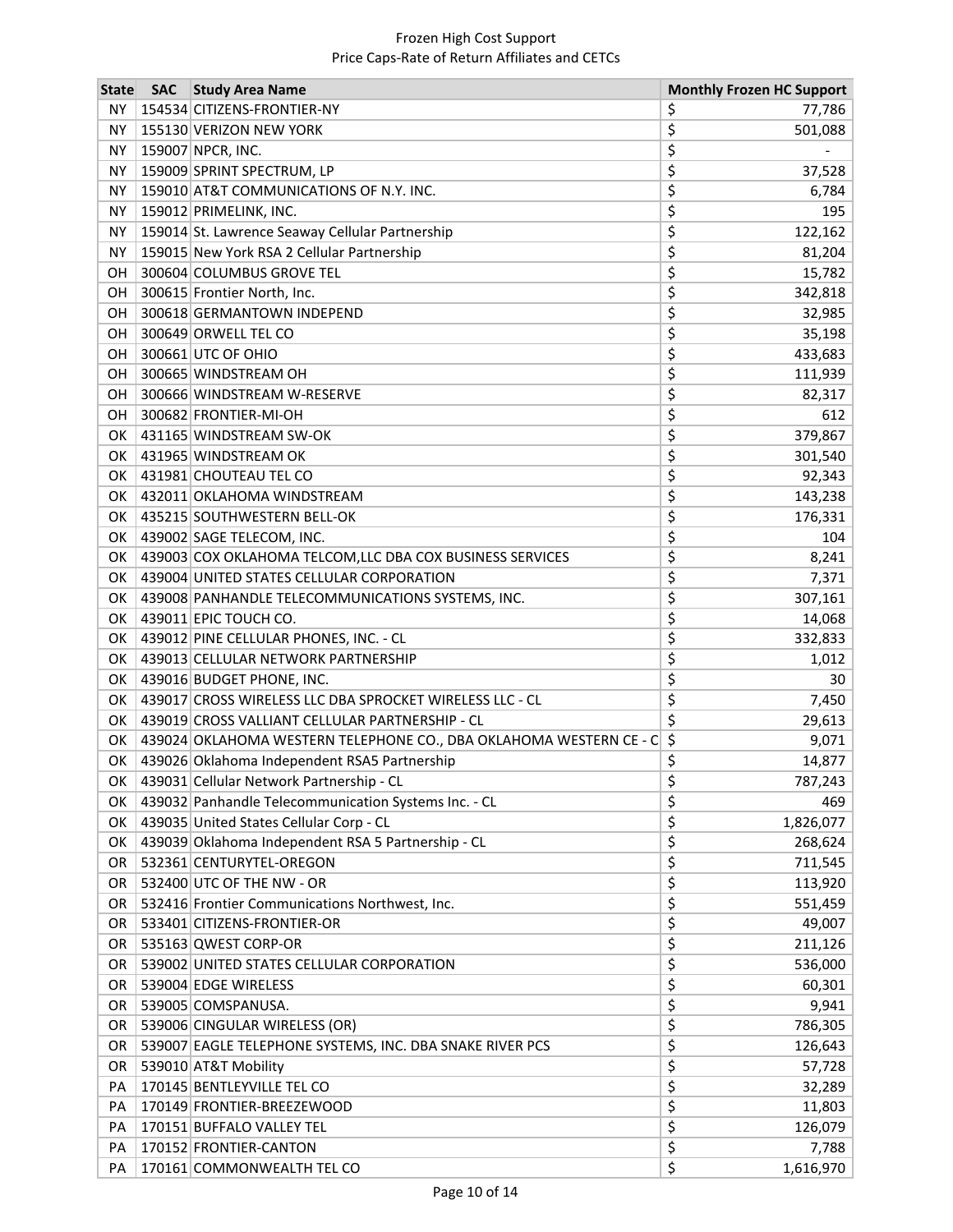| <b>State</b> | <b>SAC</b> | <b>Study Area Name</b>                                             | <b>Monthly Frozen HC Support</b> |
|--------------|------------|--------------------------------------------------------------------|----------------------------------|
| PA           |            | 170162 THE CONESTOGA TEL                                           | \$<br>298,947                    |
| PA           |            | 170165 DENVER & EPHRATA                                            | \$<br>305,166                    |
| PA           |            | 170168 FRONTIER-PA                                                 | \$<br>30,956                     |
| PA           |            | 170169 VERIZON NORTH-PA                                            | \$<br>180,808                    |
| PA           |            | 170170 VERIZON N-PA(CONTEL)                                        | \$<br>145,899                    |
| PA           |            | 170176 WINDSTREAM PA                                               | \$<br>178,873                    |
| PA           |            | 170178 FRONTIER-LAKEWOOD                                           | \$<br>3,485                      |
| PA           |            | 170185 MARIANNA - SCENERY                                          | \$<br>21,813                     |
| PA           |            | 170193 NORTH PITTSBURGH TEL                                        | \$<br>361,424                    |
| PA           |            | 170194 FRONTIER-OSWAYO RIVR                                        | \$<br>20,330                     |
| PA           |            | 170201 VERIZON N-PA(QUAKER)                                        | \$<br>133,359                    |
| PA           |            | 170209 UTC OF PENNSYLVANIA                                         | \$<br>433,362                    |
| PA           |            | 175000 VERIZON PENNSYLVANIA                                        | \$<br>668,035                    |
| PA           |            | 179004 NPCR, INC.                                                  | \$                               |
| PA           |            | 179010 NEP Cellcorp, Inc.                                          | \$<br>24,665                     |
| <b>PR</b>    |            | 633200 P R T C - CENTRAL                                           | \$<br>517,286                    |
| <b>PR</b>    |            | 633201 PUERTO RICO TEL CO                                          | \$<br>2,487,202                  |
| <b>PR</b>    |            | 639001 CENTENNIAL PUERTO RICO OPERATIONS CORP.                     | \$<br>1,280,901                  |
| PR           |            | 639002 SPRINT SPECTRUM, LP                                         | \$<br>399,482                    |
| PR           |            | 639003 SUNCOM WIRELESS PUERTO RICO OPERATING CO. LLC               | \$<br>1,953,784                  |
| <b>PR</b>    |            | 639005 CINGULAR WIRELESS                                           | \$<br>2,656,762                  |
| <b>PR</b>    |            | 639006 PUERTO RICO TELEPHONE COMPANY D/B/A VERIZON WIRELESS PUERTO | \$<br>3,753,240                  |
| PR           |            | 639007 PR WIRELESS INC.                                            | \$<br>1,312,059                  |
| <b>PR</b>    |            | 639008 WORLDNET TELECOMMUNICATIONS, INC.                           | \$<br>40,926                     |
| <b>RI</b>    |            | 585114 VERIZON RHODE ISLAND                                        | \$<br>2,521                      |
| SC           |            | 240479 Frontier Communications of the Carolinas, Inc.              | \$<br>236,638                    |
| SC           |            | 240506 UTC OF THE CAROLINAS                                        | \$<br>111,505                    |
| SC           |            | 240517 WINDSTREAM SC                                               | \$<br>170,432                    |
| SC           |            | 240526 Frontier Communications of the Carolinas, Inc.              | \$<br>96,108                     |
| SC           |            | 245194 SOUTHERN BELL-SC                                            | \$<br>336,758                    |
| SC           |            | 249001 Cricket Communications, Inc                                 | \$<br>60,865                     |
| SC           |            | 249002 FTC COMMUNICATIONS, LLC                                     | \$<br>219,248                    |
| SC           |            | 249004 Horry Telephone Cooperative Inc                             | \$<br>160,272                    |
| SC           |            | 249009 Budget PrePay, Inc.                                         | \$                               |
| <b>SD</b>    |            | 395145 QWEST CORP-SD                                               | \$<br>85,697                     |
| SD           |            | 399003 RCC MINNESOTA, INC.                                         | \$<br>70,106                     |
| SD           |            | 399005 MIDCONTINENT COMMUNICATIONS                                 | \$<br>11,861                     |
| <b>SD</b>    |            | 399006 BLACK HILLS FIBERCOM, LLC                                   | \$<br>8,640                      |
| <b>SD</b>    |            | 399009 BROOKINGS MUNICIPAL UTILITIES D/B/A SWIFTEL COMMUNICATIONS  | \$<br>84,464                     |
| <b>SD</b>    |            | 399011 MIDSTATE TELECOM, INC.                                      | \$<br>1,085                      |
| <b>SD</b>    |            | 399013 SSTELECOM, INC.                                             | \$<br>682                        |
| SD           |            | 399014 JAMES VALLEY WIRELESS, LLC                                  | \$<br>64,732                     |
| <b>SD</b>    |            | 399015 AT&T Mobility (Pine Ridge)                                  | \$<br>66,381                     |
| <b>SD</b>    |            | 399016 LONG LINES WIRELESS, LLC                                    | \$<br>13,139                     |
| <b>SD</b>    |            | 399017 Northern Valley Communications                              | \$<br>631                        |
| <b>SD</b>    |            | 399018 WWC License, LLC                                            | \$<br>34,151                     |
| SD           |            | 399019 AT&T Mobility LLC                                           | \$                               |
| TN           |            | 290552 CENTURYTEL-ADAMSVILL                                        | \$<br>154,068                    |
| TN           |            | 290557 CENTURY-CLAIBORNE                                           | \$<br>133,685                    |
| TN           |            | 290567 UNITED INTER-MT-TN                                          | \$<br>137,480                    |
| TN           |            | 290574 CENTURYTEL-OOLTEWAH                                         | \$<br>191,545                    |
| TN           |            | 290580 CTZENS-FRNTR-VOL ST                                         | \$<br>61,390                     |
| TN           |            | 294336 CITIZENS-FRONTIER-TN                                        | \$<br>22,343                     |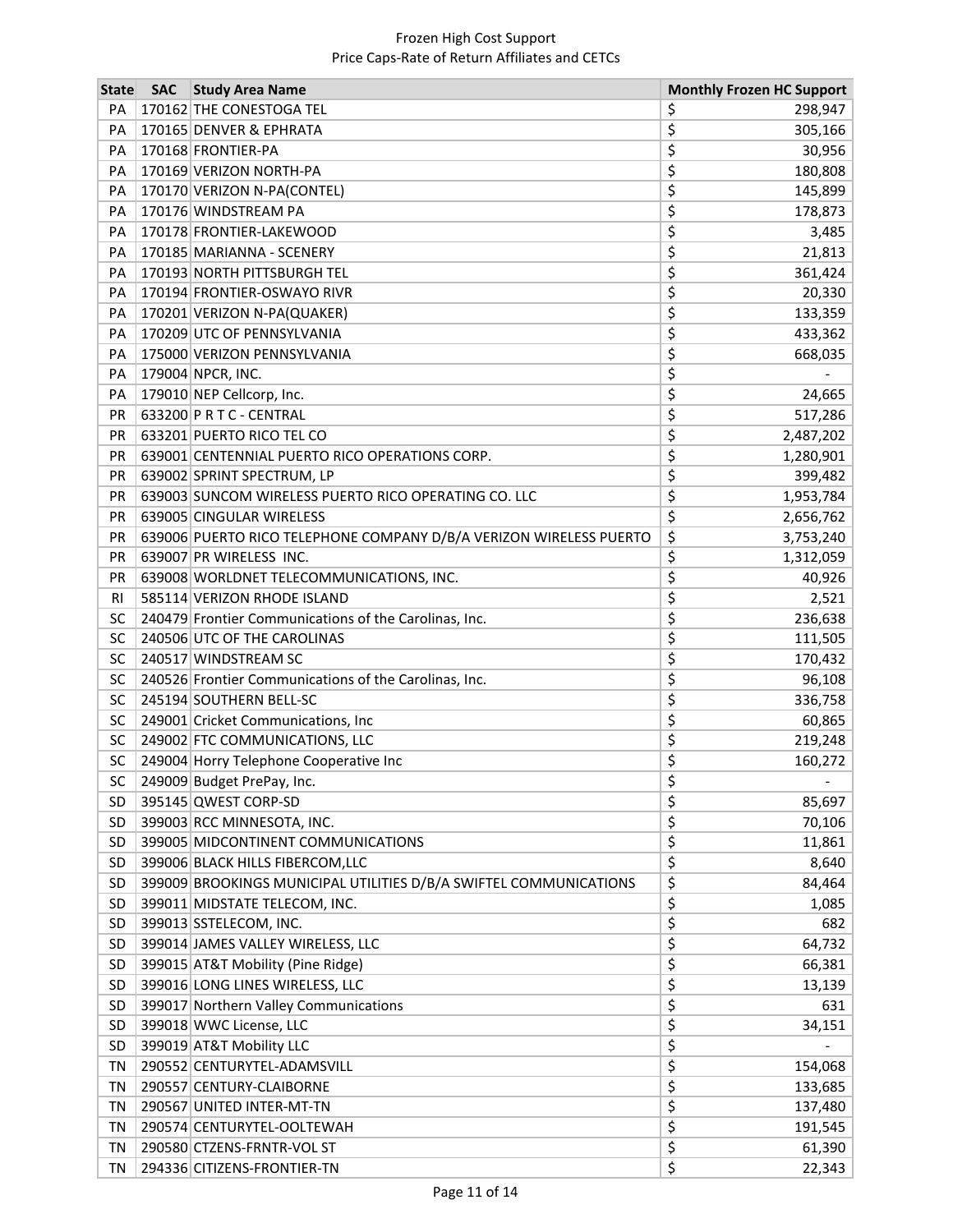| <b>State</b> | <b>SAC</b> Study Area Name                                          | <b>Monthly Frozen HC Support</b> |   |
|--------------|---------------------------------------------------------------------|----------------------------------|---|
| ΤN           | 295185 SO. CENTRAL BELL -TN                                         | \$<br>530,922                    |   |
| TN           | 299001 BEN LOMAND COMMUNICATIONS, INC.                              | \$<br>104                        |   |
| TN           | 299002 NPCR, INC.                                                   | \$                               |   |
| TN           | 299007 BUDGET PHONE, INC.                                           | \$                               | 6 |
| TN           | 299008 Windstream Norlight Inc                                      | \$<br>1,589                      |   |
| TN           | 299010 UNITED STATES CELLULAR TELEPHONE CO. (GREATER KNOXVILLE) LP  | \$<br>74,143                     |   |
| TN           | 299013 Aeneas Communications, LLC                                   | \$<br>843                        |   |
| TN           | 299905 ADVANTAGE CELLULAR SYSTEMS, INC.                             | \$<br>17,709                     |   |
| TX           | 441163 WINDSTREAM SW-TX#1                                           | \$<br>204,192                    |   |
| TX           | 442072 CONSOLIDATED FT BEND                                         | \$<br>394,039                    |   |
| TX           | 442080 GTE SW VERIZON-TX                                            | \$<br>1,400,474                  |   |
| TX           | 442084 UTC OF TEXAS INC                                             | \$<br>943,872                    |   |
| TX           | 442097 WINDSTREAM KERRVILLE                                         | \$<br>67,334                     |   |
| TX           | 442101 CENTURYTEL-LK DALLAS                                         | \$<br>78,842                     |   |
| TX           | 442109 CONSOLIDATED COMM-TX                                         | \$<br>763,381                    |   |
| TX           | 442114 CENTEL OF TEXAS                                              | \$<br>200,908                    |   |
| TX           | 442117 CENTURYTEL-PORT ARAN                                         | \$<br>33,199                     |   |
| TX           | 442140 CENTURYTEL-SAN MARCO                                         | \$<br>145,246                    |   |
| TX           | 442147 WINDSTREAM SUGARLAND                                         | \$<br>116,198                    |   |
| TX           | 442153 TEXAS WINDSTREAM                                             | \$<br>124,488                    |   |
| TX           | 442154 GTE-SW VERIZON-TX                                            | \$<br>244,212                    |   |
| TX           | 449001 W. T. SERVICES, INC.                                         | \$<br>571                        |   |
| TX           | 449002 XIT TELECOMMUNICATION AND TECHNOLOGY, INC.                   | \$<br>1,106                      |   |
| TX           | 449003 WESTERN WIRELESS                                             | \$<br>395,354                    |   |
| TX           | 449004 CUMBY TEL COOP INC                                           | \$<br>6,836                      |   |
| TX           | 449006 SANTA ROSA TEL COOP                                          | \$<br>1,360                      |   |
| TX           | 449009 FEC COMMUNICATIONS LLP                                       | \$                               |   |
| TX           | 449012 CUTTER COMMUNICATIONS INC DBA GCEC TECHNOLOGIES              | \$<br>1,110                      |   |
| TX           | 449015 GRANDE COMMUNICATIONS NETWORKS, INC.                         | \$<br>28,258                     |   |
| TX           | 449017 SPRINT SPECTRUM, LP                                          | \$<br>211,703                    |   |
| <b>TX</b>    | 449018 CT CUBE LP                                                   | \$<br>48,025                     |   |
| <b>TX</b>    | 449019 PANHANDLE TELECOMMUNICATION SYSTEMS, INC.                    | \$<br>952                        |   |
| TX           | 449020 AMA COMMUNICATIONS, LLC                                      | \$<br>764                        |   |
|              | TX 449022 New Cingular Wireless PCS, LLC                            | \$<br>777,627                    |   |
| TX           | 449026 MID-TEX CELLULAR LTD.                                        | \$<br>30,409                     |   |
| TX           | 449030 DIALTONE SERVICES, LP                                        | \$<br>210,047                    |   |
| TX           | 449031 TEXAS RSA 1 LIMITED PARTNERSHIP DBA XIT WIRELESS             | \$                               |   |
| TX           | 449032 CAPROCK CELLULAR LIMITED PARTNERSHIP                         | \$                               |   |
| TX           | 449034 ALLTEL COMMUNICATIONS, INC.                                  | \$<br>41,305                     |   |
| TX           | 449037 PLATEAU TELECOMMUNICATIONS, INC. (TEXAS RSA 3 LIMITED PARTNE | \$<br>118,163                    |   |
| TX           | 449040 Telenational Communications                                  | \$<br>511                        |   |
| TX           | 449041 ETEX COMMUNICATIONS, LP DBA ETEX WIRELESS                    | \$<br>127,752                    |   |
| TX           | 449043 CGKC&H #2 RURAL LIMITED PARTNERSHIP DBA WEST CENTRAL WIRELES | \$<br>104,674                    |   |
| TX           | 449046 CGKC&H #1 L. P. FIVE STAR WIRELESS                           | \$<br>15,937                     |   |
| TX           | 449048 Peoples Wireless Services                                    | \$<br>41,054                     |   |
| TX           | 449050 VTX Telecom, LP                                              | \$<br>3,859                      |   |
| TX           | 449052 NTS Telephone Co., LLC dba NTS of Levelland                  | \$<br>12                         |   |
| UT           | 504429 CITIZENS-FRONTIER-UT                                         | \$<br>152,727                    |   |
| UT           | 504449 NAVAJO-UT-FRONTIER                                           | \$<br>9,936                      |   |
| UT           | 505107 QWEST CORP-UT                                                | \$<br>80,590                     |   |
| UT           | 509002 SMITH BAGLEY, INC. - CL                                      | \$<br>12,245                     |   |
| VA           | 190233 VERIZON S-VA(CONTEL)                                         | \$<br>1,932,117                  |   |
| VA           | 190244 PEOPLES MUTUAL TEL                                           | \$<br>43,488                     |   |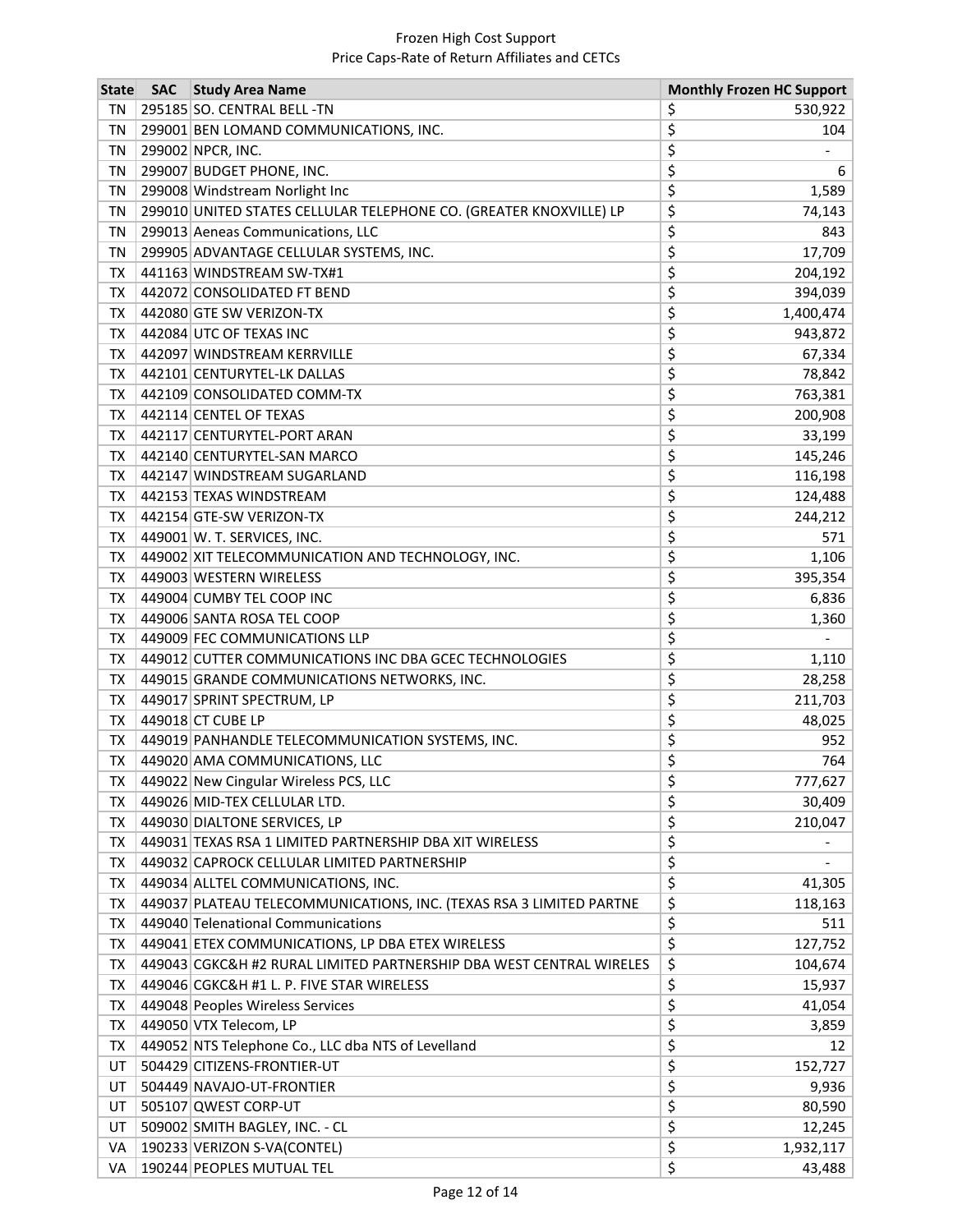| <b>State</b> | <b>SAC</b> | <b>Study Area Name</b>                                 | <b>Monthly Frozen HC Support</b> |           |
|--------------|------------|--------------------------------------------------------|----------------------------------|-----------|
| VA           |            | 190254 CENTEL OF VIRGINIA                              | \$                               | 832,068   |
| VA           |            | 190479 VERIZON SOUTH-VA                                | \$                               | 67,278    |
| VA           |            | 190567 UNITED INTER-MT-VA                              | \$                               | 85,377    |
| VA           |            | 195040 VERIZON VIRGINIA INC                            | \$                               | 848,927   |
| VA           |            | 199003 NPCR, INC.                                      | \$                               |           |
| VA           |            | 199004 UNITED STATES CELLULAR CORPORATION              | \$                               | 170,564   |
| VA           |            | 199005 SPRINT SPECTRUM, LP                             | \$                               | 212,365   |
| VA           |            | 199008 VIRGINIA PCS ALLIANCE, LC DBA NTELOS            | \$                               | 36,836    |
| VA           |            | 199009 CINGULAR WIRELESS (VA)                          | \$                               | 236,998   |
| VA           |            | 199014 Cellco Partnership d/b/a Verizon Wireless       | \$                               | 242,565   |
| VI           |            | 643300 VITELCO-INNOVATIVE                              | \$                               | 1,363,394 |
| VI           |            | 649001 CENTENNIAL USVI OPERATIONS CORPORATION          | \$                               |           |
| VI           |            | 649002 Choice Communications, LLC                      | \$                               | 9,343     |
| VT           |            | 143331 NORTHLAND TEL. CO-VT                            | \$                               | 99,226    |
| VT           |            | 145115 TELEPHONE OPERATION COMPANY OF VERMONT LLC      | \$                               | 617,184   |
| VT           |            | 149004 National Mobile Communications Corp.            | \$                               | 2,295     |
| WA           |            | 522400 UTC OF THE NW-WA                                | \$                               | 147,017   |
| WA           |            | 522408 CENTURYTEL-WASHINGTO                            | \$                               | 944,179   |
| <b>WA</b>    |            | 522410 CENTURYTEL-COWICHE                              | \$                               | 12,584    |
|              |            | WA 522412 ELLENSBURG TEL CO                            | \$                               | 133,690   |
|              |            | WA   522416 Frontier Communications Northwest, Inc.    | \$                               | 697,753   |
|              |            | WA   522449 Frontier Communications Northwest, Inc.    | \$                               | 254,949   |
|              |            | WA   522453 YCOM NETWORKS, INC.                        | \$                               | 94,723    |
| WA           |            | 525161 QWEST CORP-WA                                   | \$                               | 221,078   |
|              |            | WA   529001 UNITED STATES CELLULAR CORPORATION         | \$                               | 354,661   |
| WA           |            | 529003 WASHINGTON RSA NO. 8 LIMITED PARTNERSHIP        | \$                               | 211,591   |
|              |            | WA   529004 EASTERN SUB-RSA LIMITED PARTNERSHIP        | \$                               | 66,740    |
| WA           |            | 529008 SPRINT SPECTRUM, LP                             | \$                               | 309,502   |
| WA           |            | 529013 T-Mobile West Corporation                       | \$                               | 184,482   |
| WA           |            | 529910 CINGULAR WIRELESS, LLC D/B/A AT&T WIRELESS (WA) | \$                               | 1,749,480 |
| WI           |            | 330841 CENTURYTEL-MW-WI(CENCOM)                        | \$                               | 135,743   |
| WI           |            | 330857 CENTURYTEL-MW-WI(CASCO)                         | \$                               | 8,438     |
| WI           |            | 330870 RHINELNDER-FRONTIER                             | \$                               | 7,827     |
| wı           |            | 330877 CENTURYTEL-FAIRWATER                            | Ş                                | 4,811     |
| WI           |            | 330884 CENTURYTEL-FORESTVIL                            | \$                               | 46,999    |
| WI           |            | 330891 RHINELNDER-FRONTIER                             | \$                               | 8,276     |
| WI           |            | 330895 CENTURYTEL-WISCONSIN                            | \$                               | 55,156    |
| WI           |            | 330898 CENTURYTEL LARSEN                               | \$                               | 14,479    |
| WI           |            | 330912 FRONTIER-MONDOVI                                | \$                               | 2,750     |
| WI           |            | 330913 CENTURYTEL MONROE                               | \$                               | 30,315    |
| WI           |            | 330922 CENTURYTEL-MW-WI/NW                             | \$                               | 155,674   |
| WI           |            | 330924 CENTURYTEL-MW-KENDAL                            | \$                               | 65,283    |
| WI           |            | 330931 CENTURYTEL-SO WI                                | \$                               | 19,245    |
| WI           |            | 330934 CENTURYTEL-MW-WI(PLATTEVILLE)                   | \$                               | 24,909    |
| WI           |            | 330940 RHINELANDER-FRONTIER                            | \$                               | 18,787    |
| WI           |            | 330941 RHINELANDER-FRONTIER                            | \$                               | 3,189     |
| WI           |            | 330944 FRONTIER-ST.CROIX                               | \$                               | 105,151   |
| WI           |            | 330950 CENTURYTEL-NW WI                                | \$                               | 283,397   |
| WI           |            | 330956 CENTURYTEL-NORTH WI                             | \$                               | 214,240   |
| WI           |            | 330959 CENTURYTEL-MW-WI(THORP)                         | \$                               | 7,731     |
| WI           |            | 330964 FRONTIER-WISCONSIN                              | \$                               | 20,919    |
| WI           |            | 330967 FRONTIER OF VIROQUA                             | \$                               | 36,689    |
| WI           |            | 330970 CENTURYTEL-MW-WI                                | \$                               | 62,657    |